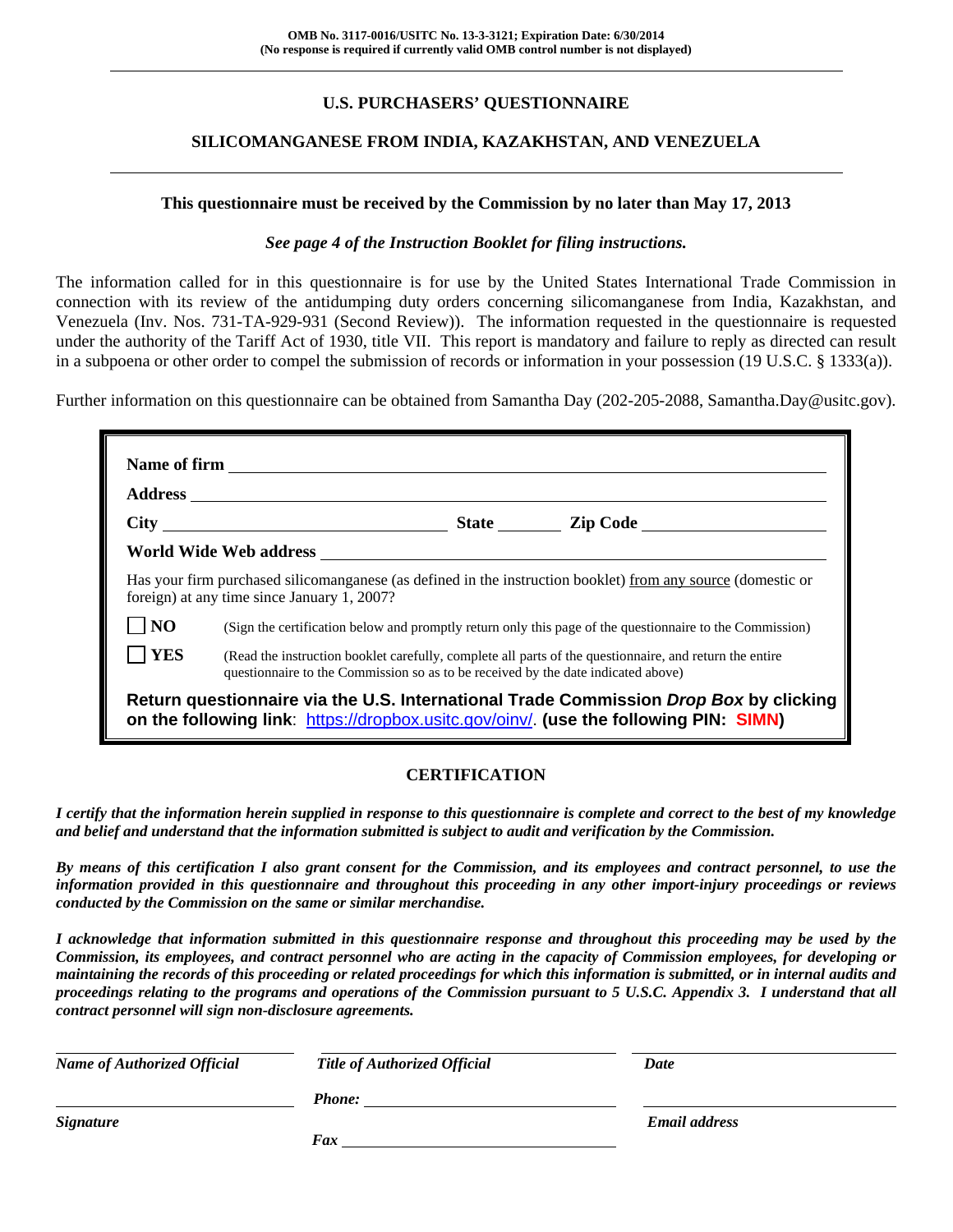## **PART I.—GENERAL INFORMATION**

l

The questions in this questionnaire have been reviewed with market participants to ensure that issues of concern are adequately addressed and that data requests are sufficient, meaningful, and as limited as possible. Public reporting burden for this questionnaire is estimated to average 40 hours per response, including the time for reviewing instructions, searching existing data sources, gathering the data needed, and completing and reviewing the questionnaire. Send comments regarding the accuracy of this burden estimate or any other aspect of this collection of information, including suggestions for reducing the burden, to the Office of Investigations, U.S. International Trade Commission, 500 E Street, SW, Washington, DC 20436.

I-1a. **OMB statistics.--**Please report the actual number of hours required and the cost to your firm of preparing the reply to this questionnaire and completing the form.

hours **dollars** 

- I-1b. **OMB feedback.--**We are interested in any comments you may have for improving this questionnaire in general or the clarity of specific questions. Please attach such comments to your response or send them to the above address.
- I-2. **Establishments covered.--**Provide the name and address of establishment(s) covered by this questionnaire (see page 3 of the instruction booklet for reporting guidelines). If your firm is publicly traded, please specify the stock exchange and trading symbol.
- I-3. **Ownership.--**Is your firm owned, in whole or in part, by any other firm?  $\Box$  No  $\Box$  Yes--List the following information. Firm name Address Extent of ownership l l I-4. **Related SUBJECT importers/exporters.--**Does your firm have any related firms, either domestic or foreign, that are engaged in importing silicomanganese from India, Kazakhstan, and Venezuela into the United States or that are engaged in exporting silicomanganese from India, Kazakhstan, and Venezuela to the United States?  $\Box$  No  $\Box$  Yes--List the following information. Firm name Address Address Address Affiliation l l l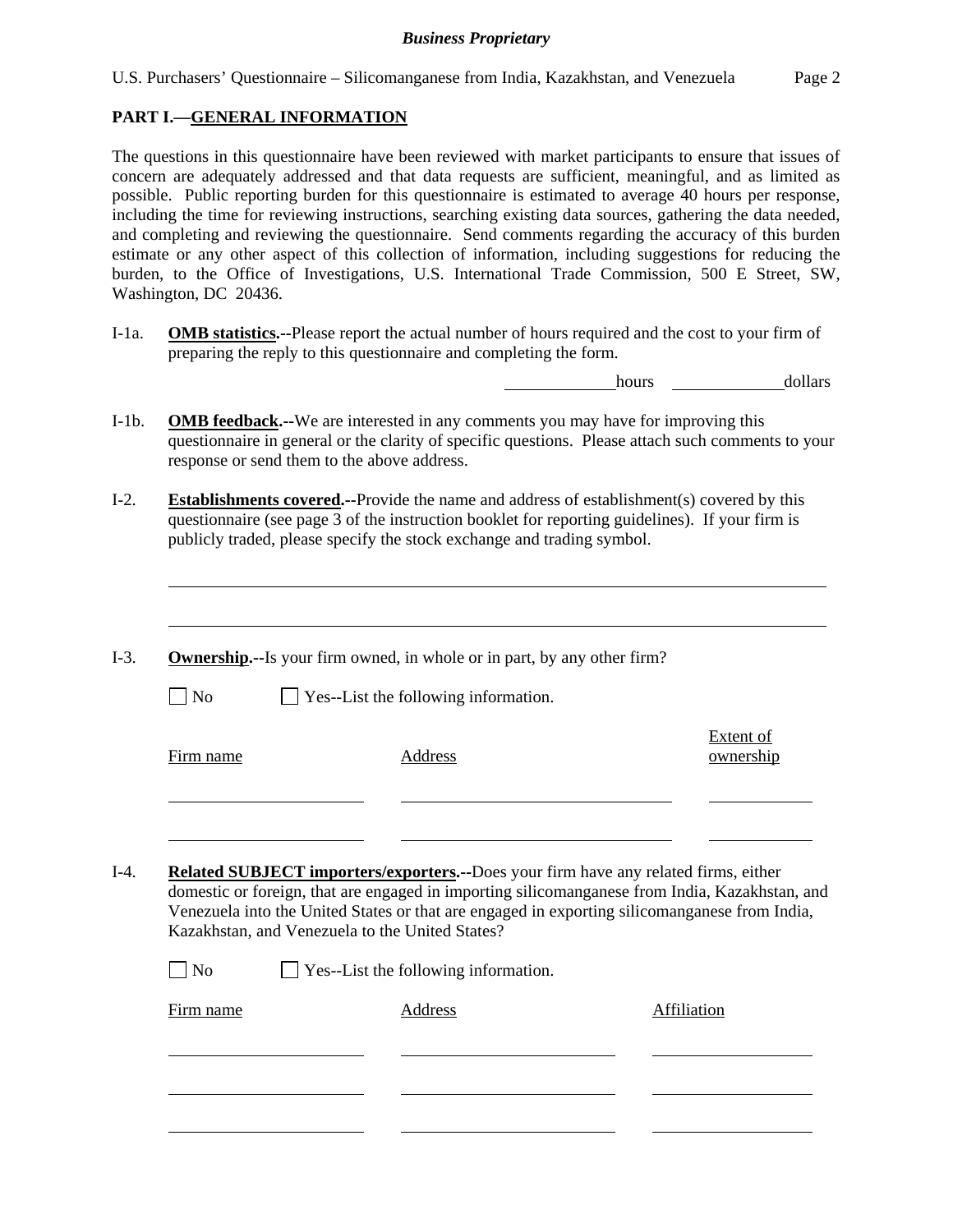# **PART I.--GENERAL INFORMATION***--Continued*

| States?               | Related NONSUBJECT importers/exporters.--Does your firm have any related firms, either<br>domestic or foreign, that are engaged in importing silicomanganese from countries other than<br>India, Kazakhstan, and Venezuela into the United States or that are engaged in exporting<br>silicomanganese from countries other than India, Kazakhstan, and Venezuela to the United |                                               |                                                                                                                                                                                                                                                                                                       |
|-----------------------|--------------------------------------------------------------------------------------------------------------------------------------------------------------------------------------------------------------------------------------------------------------------------------------------------------------------------------------------------------------------------------|-----------------------------------------------|-------------------------------------------------------------------------------------------------------------------------------------------------------------------------------------------------------------------------------------------------------------------------------------------------------|
| $\Box$ No             |                                                                                                                                                                                                                                                                                                                                                                                | Yes--List the following information.          |                                                                                                                                                                                                                                                                                                       |
| Firm name and country |                                                                                                                                                                                                                                                                                                                                                                                | <b>Address</b>                                | Affiliation                                                                                                                                                                                                                                                                                           |
|                       |                                                                                                                                                                                                                                                                                                                                                                                |                                               |                                                                                                                                                                                                                                                                                                       |
|                       |                                                                                                                                                                                                                                                                                                                                                                                |                                               |                                                                                                                                                                                                                                                                                                       |
|                       |                                                                                                                                                                                                                                                                                                                                                                                | engaged in the production of silicomanganese? |                                                                                                                                                                                                                                                                                                       |
| $\n  o$               |                                                                                                                                                                                                                                                                                                                                                                                | Yes--List the following information.          |                                                                                                                                                                                                                                                                                                       |
| Firm name             |                                                                                                                                                                                                                                                                                                                                                                                | Address                                       | Affiliation                                                                                                                                                                                                                                                                                           |
|                       |                                                                                                                                                                                                                                                                                                                                                                                |                                               |                                                                                                                                                                                                                                                                                                       |
|                       |                                                                                                                                                                                                                                                                                                                                                                                |                                               | Related producers.--Does your firm have any related firms, either domestic or foreign, that are<br><b>Business plan.</b> --Does your company or any related firm have a business plan or any internal<br>documents that describe, discuss, or analyze expected market conditions for silicomanganese? |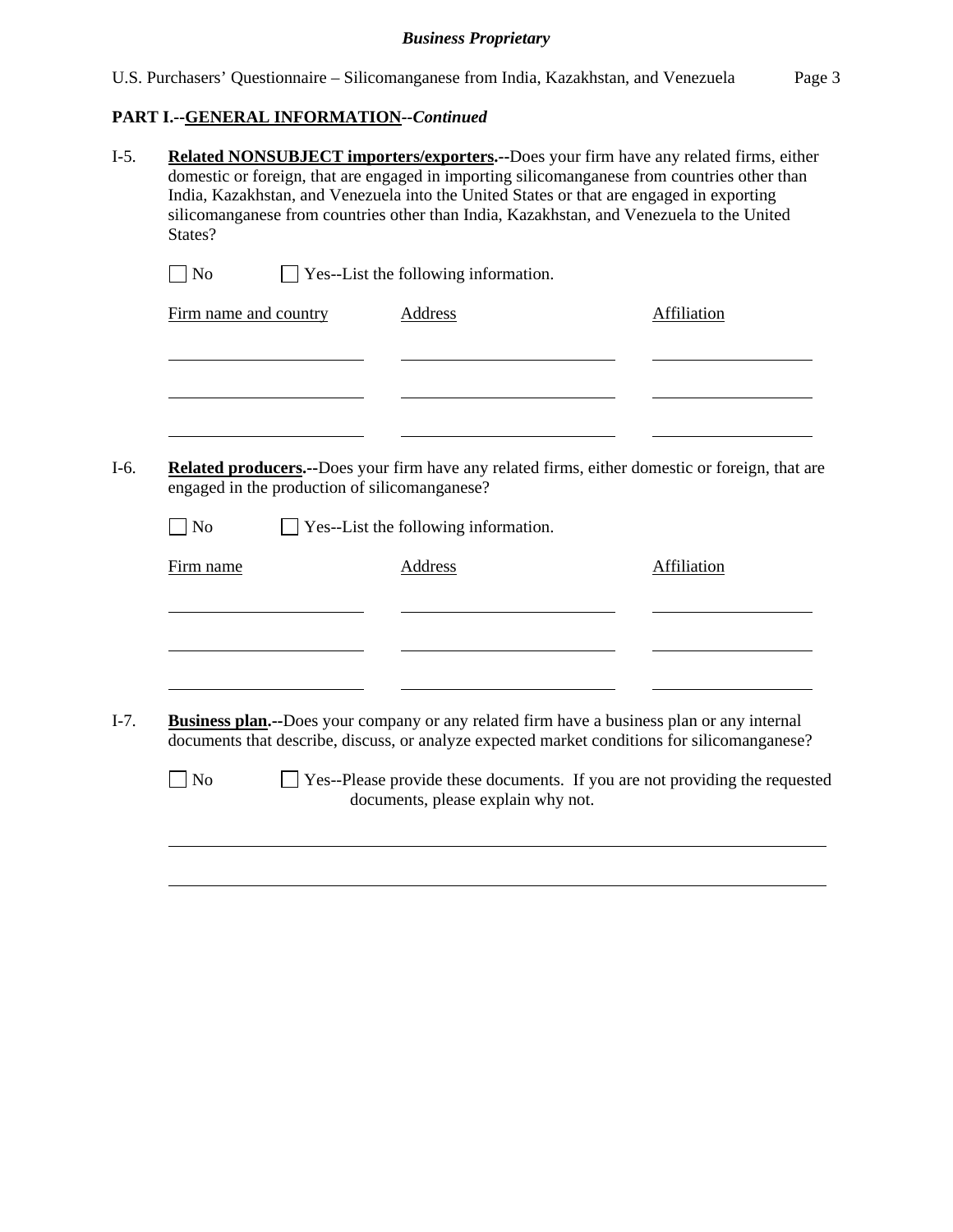U.S. Purchasers' Questionnaire – Silicomanganese from India, Kazakhstan, and Venezuela Page 4

### **PART II.--PURCHASES**

**Contact information.**-- Please identify the responsible individual and the manner by which Commission staff may contact that individual regarding the confidential information submitted in this questionnaire.

| Name      |  |
|-----------|--|
| Title     |  |
| Email     |  |
| Telephone |  |
| Fax       |  |

#### II-1. **Purchases.—**

(a) Please estimate your firm's total purchases of silicomanganese in 2012.

| Quantity (short tons) |  |
|-----------------------|--|
|-----------------------|--|

(b) Estimate the percentage of the quantity of your firm's purchases of silicomanganese in 2012 that were produced in each of the specified countries.

| Silicomanganese produced in:      | Share of quantity of 2012 purchases |
|-----------------------------------|-------------------------------------|
| <b>United States</b>              | %                                   |
| India                             | $\%$                                |
| Kazakhstan                        | $\%$                                |
| Venezuela                         | $\%$                                |
| All other countries: <sup>1</sup> | $\%$                                |
| Total                             | %<br>100                            |
| Please identify these countries:  |                                     |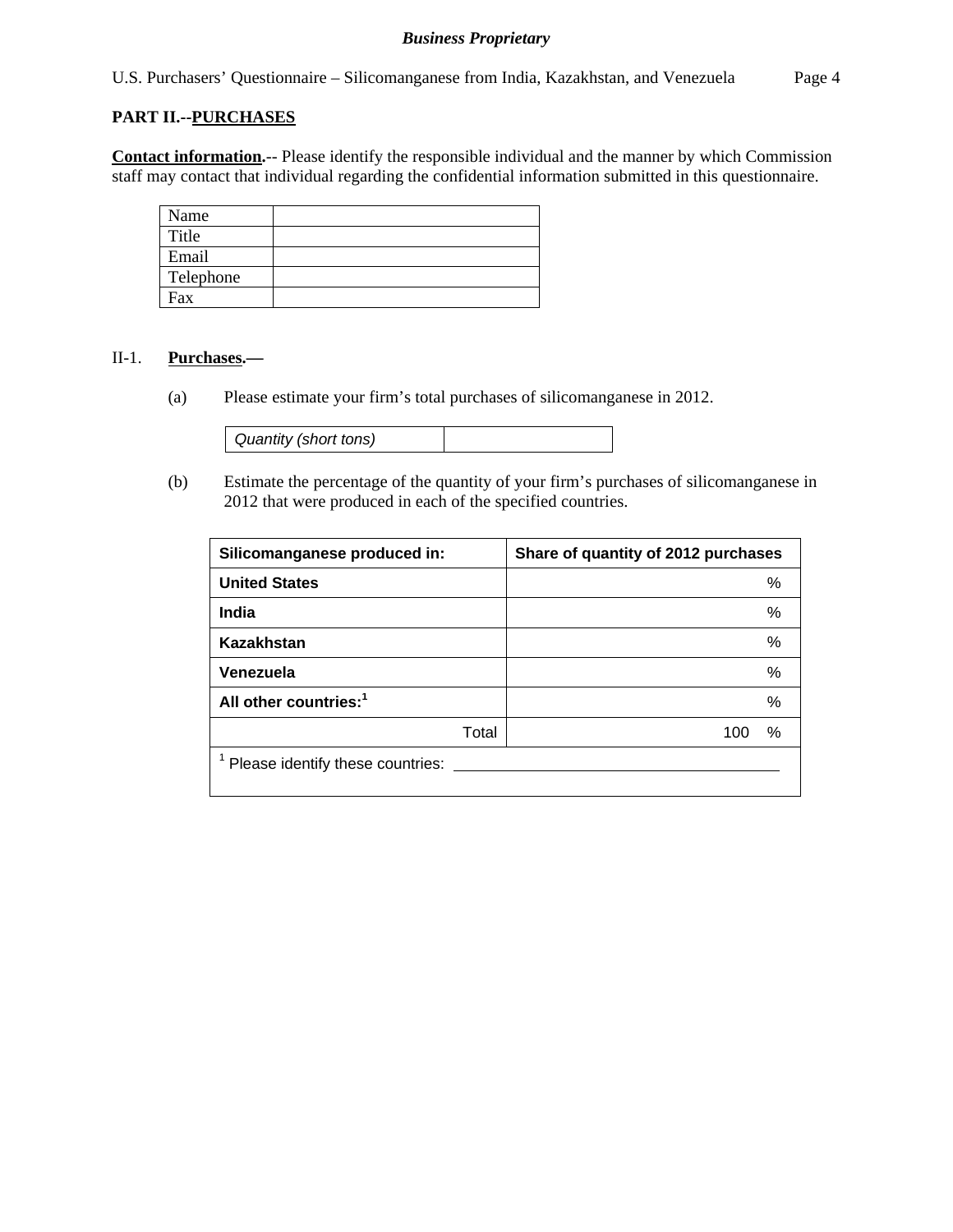## **PART II.--PURCHASES***--Continued*

l

l

II-2. **Changes in purchasing patterns.--** Please indicate how the relative levels of your firm's purchases of silicomanganese from different sources (both domestic and foreign) have changed since 2007.

| Source of<br>purchases | Did not<br>purchase |  | Decreased   Increased   Constant   Fluctuated | <b>Explanation for</b><br>trend |
|------------------------|---------------------|--|-----------------------------------------------|---------------------------------|
| <b>United States</b>   |                     |  |                                               |                                 |
| India                  |                     |  |                                               |                                 |
| Kazakhstan             |                     |  |                                               |                                 |
| Venezuela              |                     |  |                                               |                                 |
| All other<br>countries |                     |  |                                               |                                 |

- II-3. **Purchases from one country only**.--If your firm has purchased silicomanganese from only one country, please explain the reasons for doing so.
- II-4. **Supplier identification.--** Please list your firm's **FIVE** largest suppliers for silicomanganese since 2007. Also, provide the share of the quantity of your firm's total purchases of silicomanganese that each of these suppliers accounted for in 2012.

| No.              | Supplier's name | <b>City and state</b> | Share of quantity of<br>2012 purchases |
|------------------|-----------------|-----------------------|----------------------------------------|
|                  |                 |                       | %                                      |
| $\mathbf{2}$     |                 |                       | $\%$                                   |
| 3                |                 |                       | %                                      |
| $\boldsymbol{4}$ |                 |                       | %                                      |
| 5                |                 |                       | %                                      |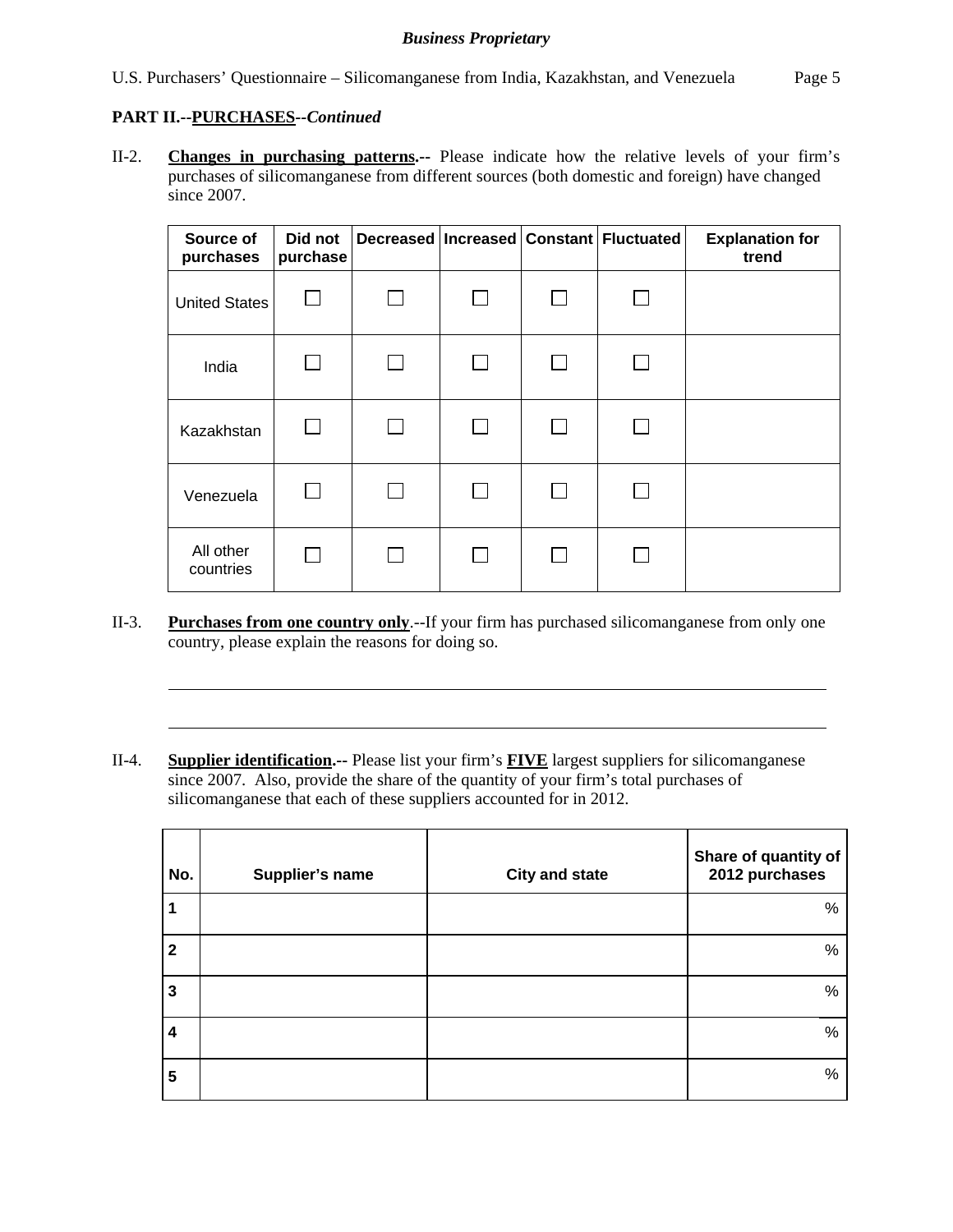## **PART III.-- MARKET CHARACTERISTICS AND PURCHASING PRACTICES**

III-1. **Firm type.--**Which of the following best describes your firm as a purchaser of silicomanganese (check all that apply)?

End user (integrated steel producer using basic oxygen furnaces)

- End user (steel producer using electric arc furnaces)
- Distributor
- Other (Describe: )
- III-2. **Competition for sales.--**If you are a distributor or reseller of silicomanganese, do you compete for sales to your customers with the manufacturers or importers from which you purchase silicomanganese?

| v |
|---|
|---|

 $\overline{a}$ 

 $\overline{a}$ 

No Please describe.

III-3. **Types of customers.--**If your firm is a distributor or reseller of silicomanganese, what are the major types of consumers to which you sell silicomanganese?

III-4. **End uses.--**From the following list, identify the products for which your firm purchases silicomanganese as a component part or input. For each end use product, please indicate what percentage of the total cost is accounted for by silicomanganese and what percentage is accounted for by other inputs.

| Silicomanganese<br>(percent) | <b>Other inputs</b><br>(percent) | Total                                                                                   |  |
|------------------------------|----------------------------------|-----------------------------------------------------------------------------------------|--|
|                              |                                  | 100%                                                                                    |  |
|                              |                                  |                                                                                         |  |
|                              |                                  |                                                                                         |  |
| %                            | %                                | 100%                                                                                    |  |
|                              |                                  | 100%                                                                                    |  |
|                              | %<br>%                           | Share of total cost in each of the product(s)<br>you produce accounted for by<br>%<br>% |  |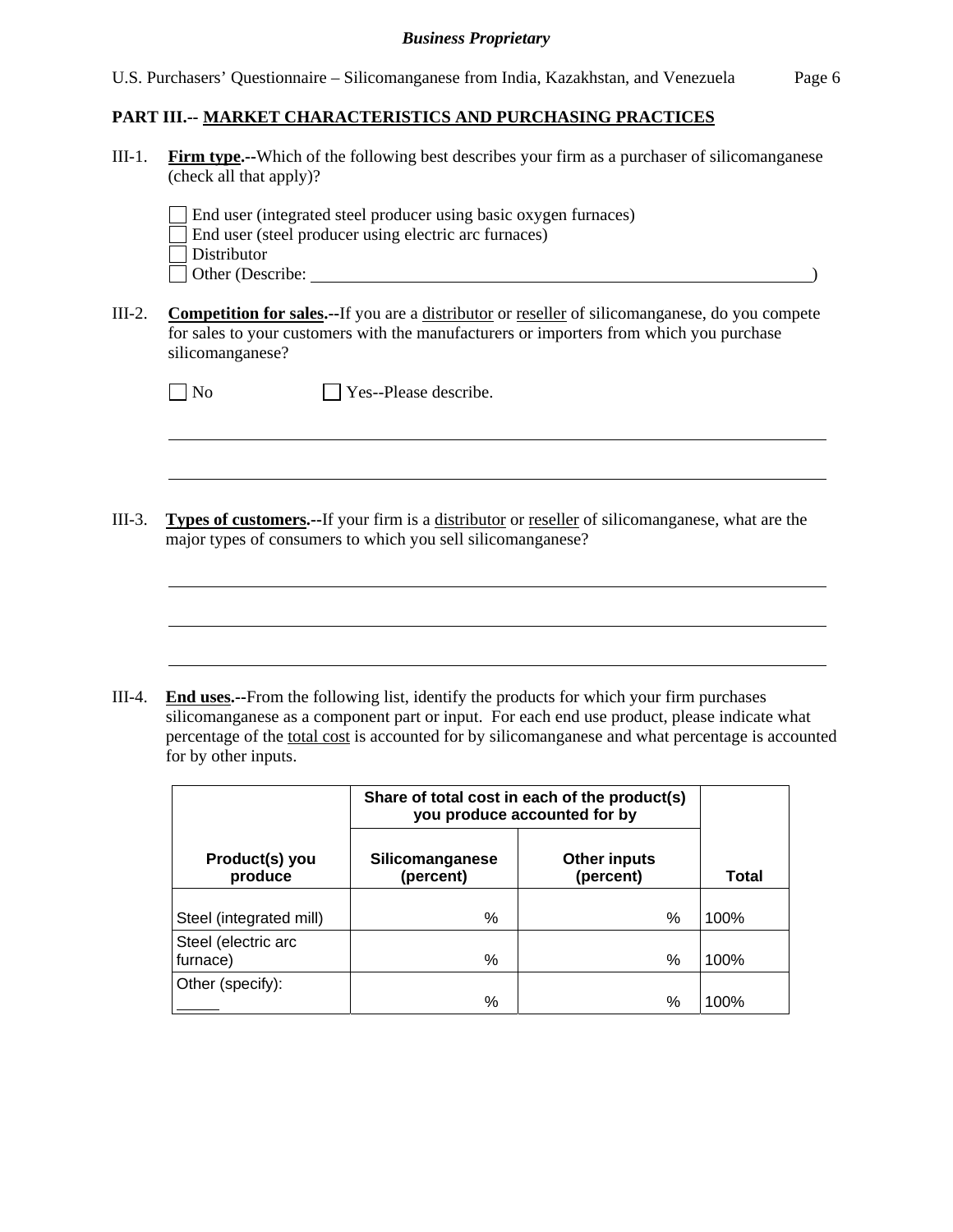## **PART III.-- MARKET CHARACTERISTICS AND PURCHASING PRACTICES***--Continued*

#### III-5. **Demand for end use products.--**

(a) If your firm is an end user of silicomanganese, has the demand for your firm's final products incorporating silicomanganese changed since 2007?

| <b>Increased</b> | No change | <b>Decreased</b> | <b>Fluctuated</b> |  |
|------------------|-----------|------------------|-------------------|--|
|                  |           |                  |                   |  |

(b) Has this had any effect on your firm's demand for silicomanganese?

| <b>No</b> | Yes | <b>Explain</b> |
|-----------|-----|----------------|
|           |     |                |
|           |     |                |

III-6. **Changes in end uses.--** Have there been any changes in the end uses of silicomanganese since 2007? Do you anticipate any future changes?

| <b>Changes in end</b><br>uses | <b>No</b> | Yes | <b>Explain</b> |
|-------------------------------|-----------|-----|----------------|
| Changes since<br>2007         |           |     |                |
| Anticipated<br>changes        |           |     |                |

- III-7. **Substitutes.--**Can other products be substituted for silicomanganese?
	-

 $\Box$  No  $\Box$  Yes--Please fill out the table.

|    |                   | End use in which this<br>substitute is used | Have changes in the price of this substitute<br>affected the price for silicomanganese? |            |                    |  |
|----|-------------------|---------------------------------------------|-----------------------------------------------------------------------------------------|------------|--------------------|--|
|    | <b>Substitute</b> |                                             | No.                                                                                     | <b>Yes</b> | <b>Explanation</b> |  |
|    |                   |                                             |                                                                                         |            |                    |  |
| 2. |                   |                                             |                                                                                         |            |                    |  |
| 3. |                   |                                             |                                                                                         |            |                    |  |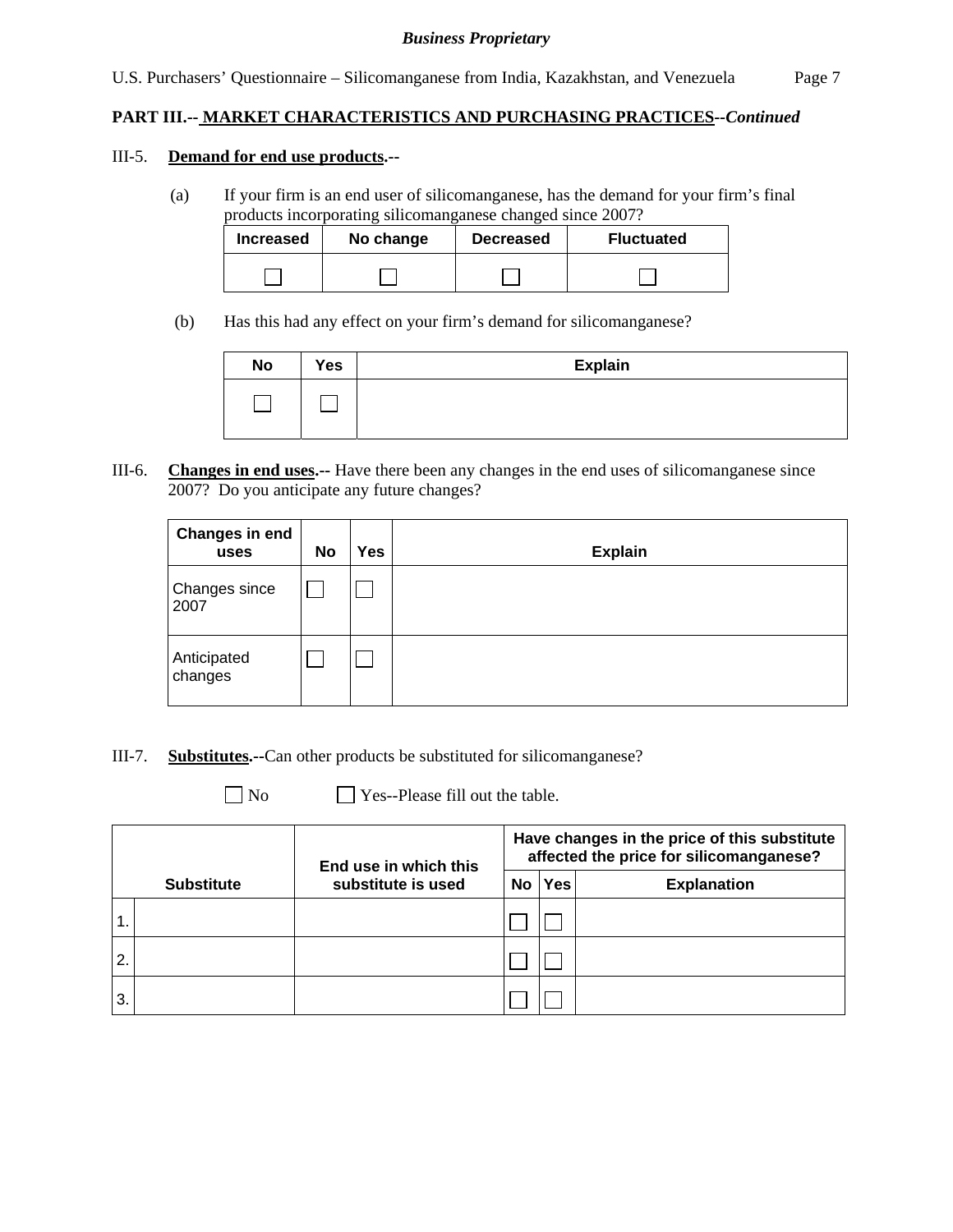## **PART III.-- MARKET CHARACTERISTICS AND PURCHASING PRACTICES***--Continued*

III-8. **Changes in substitutes.--** Have there been any changes in the number or types of products that can be substituted for silicomanganese since 2007? Do you anticipate any future changes?

| <b>Changes in</b><br>substitutes | No | <b>Yes</b> | <b>Explain</b> |
|----------------------------------|----|------------|----------------|
| Changes since<br>2007            |    |            |                |
| Anticipated<br>changes           |    |            |                |

III-9. **Demand trends.--** Indicate how demand within the United States and outside of the United States (if known) for silicomanganese has changed since January 1, 2007, and how you anticipate demand will change in the future. Describe the principal factors that have affected, and that you anticipate will affect, these changes in demand.

| <b>Market</b>                                 | <b>Increase</b> | No<br>change | <b>Decrease</b> | <b>Fluctuate</b>          | <b>Factors</b> |  |  |  |  |
|-----------------------------------------------|-----------------|--------------|-----------------|---------------------------|----------------|--|--|--|--|
| Demand since 2007                             |                 |              |                 |                           |                |  |  |  |  |
| Within<br>the United<br><b>States</b>         |                 |              |                 |                           |                |  |  |  |  |
| <b>Outside</b><br>the United<br><b>States</b> | $\mathsf{I}$    |              |                 |                           |                |  |  |  |  |
|                                               |                 |              |                 | Anticipated future demand |                |  |  |  |  |
| Within<br>the United<br><b>States</b>         | $\mathbf{I}$    |              |                 |                           |                |  |  |  |  |
| <b>Outside</b><br>the United<br><b>States</b> |                 |              |                 |                           |                |  |  |  |  |

III-10. **Market studies.--**Please provide as a separate attachment to this request any studies, surveys, etc. that you are aware of that quantify and/or otherwise discuss silicomanganese supply (including production capacity and capacity utilization) and demand in (1) the United States, (2) each of the other major producing/consuming countries, including India, Kazakhstan, and Venezuela, and (3) the world as a whole. Of particular interest is such data from 2007 to the present and forecasts for the future.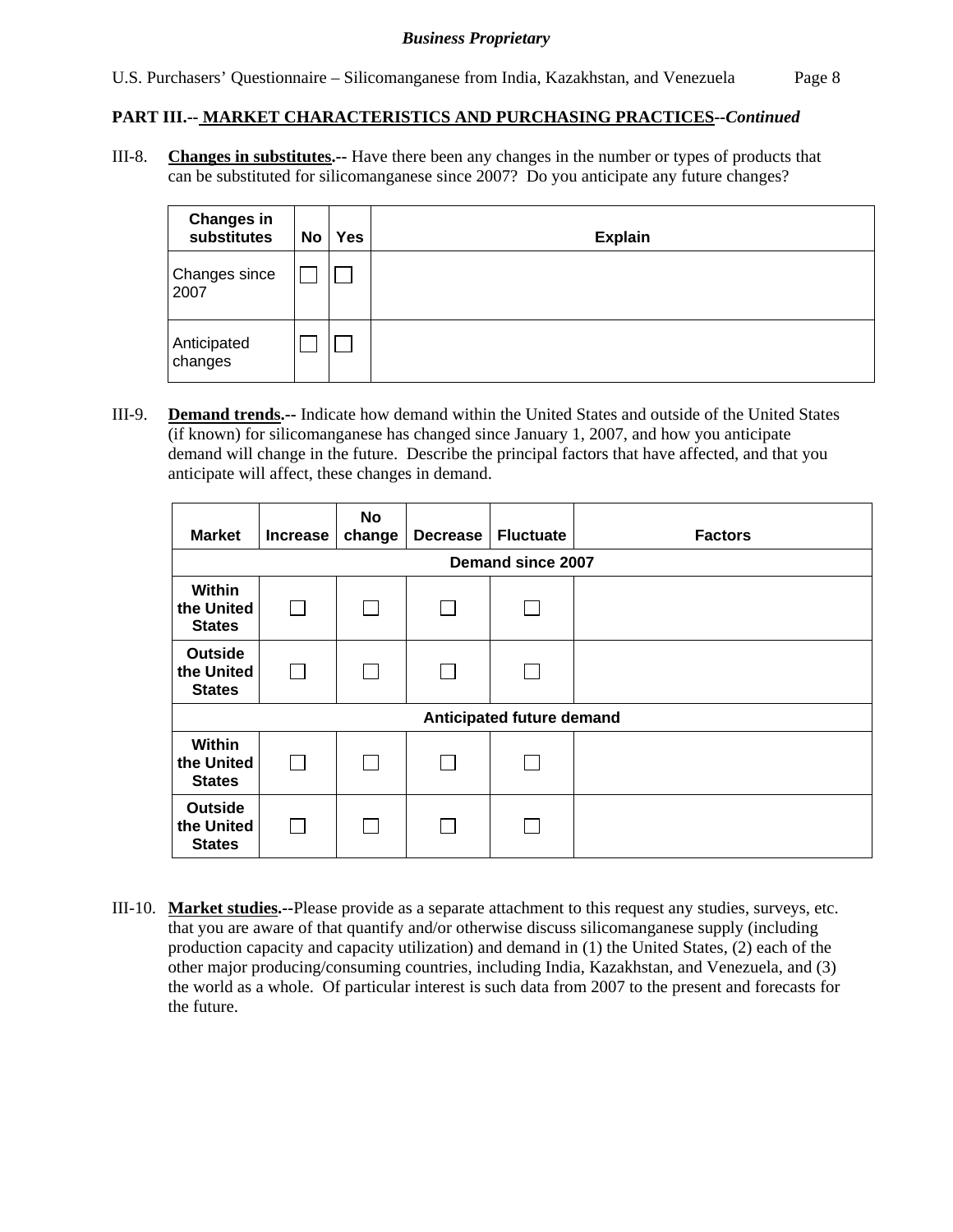## **PART III.-- MARKET CHARACTERISTICS AND PURCHASING PRACTICES***--Continued*

III-11. **Changes in factors affecting supply.--**Have any changes occurred in any other factors affecting supply (e.g., changes in availability or prices of energy or labor; transportation conditions; production capacity and/or methods of production; technology; export markets; or alternative production opportunities) that affected the availability of U.S.-produced silicomanganese in the U.S. market since 2007?

| <b>No</b> | Yes | <b>Explain</b> |
|-----------|-----|----------------|
|           |     |                |

III-12. **Importance of purchasing domestic product.--**Is buying a product that is produced in the United States an important factor in your firm's purchases of silicomanganese (check ALL that apply)?

| __ | - |
|----|---|
|    |   |

l

l

 $\overline{a}$ 

- Yes-- Purchases of domestic product are required by law or regulation (for example, government purchases under "Buy American" provisions). This involves <u>percent</u> of all our purchases of silicomanganese.
- Yes--Purchases of domestic product are not required by law or regulation, but are by our customers. This involves <u>percent</u> of all our purchases of silicomanganese.
- Yes--Purchases of domestic product are required for other reasons (please specify these reasons below). This involves percent of all our purchases of silicomanganese.

## III-13. **Conditions of competition.--**

(a) Is the silicomanganese market subject to business cycles or conditions of competition (including seasonal business) distinctive to silicomanganese?

| $\Box$ No (skip to question III-14.) | $\Box$ Yes-- Please describe and then answer part (b). |
|--------------------------------------|--------------------------------------------------------|
|--------------------------------------|--------------------------------------------------------|

 (b) If yes, have there been any changes in the business cycles or conditions of competition for silicomanganese since January 1, 2007?

 $\neg$  No  $\neg$  Yes-- Please describe.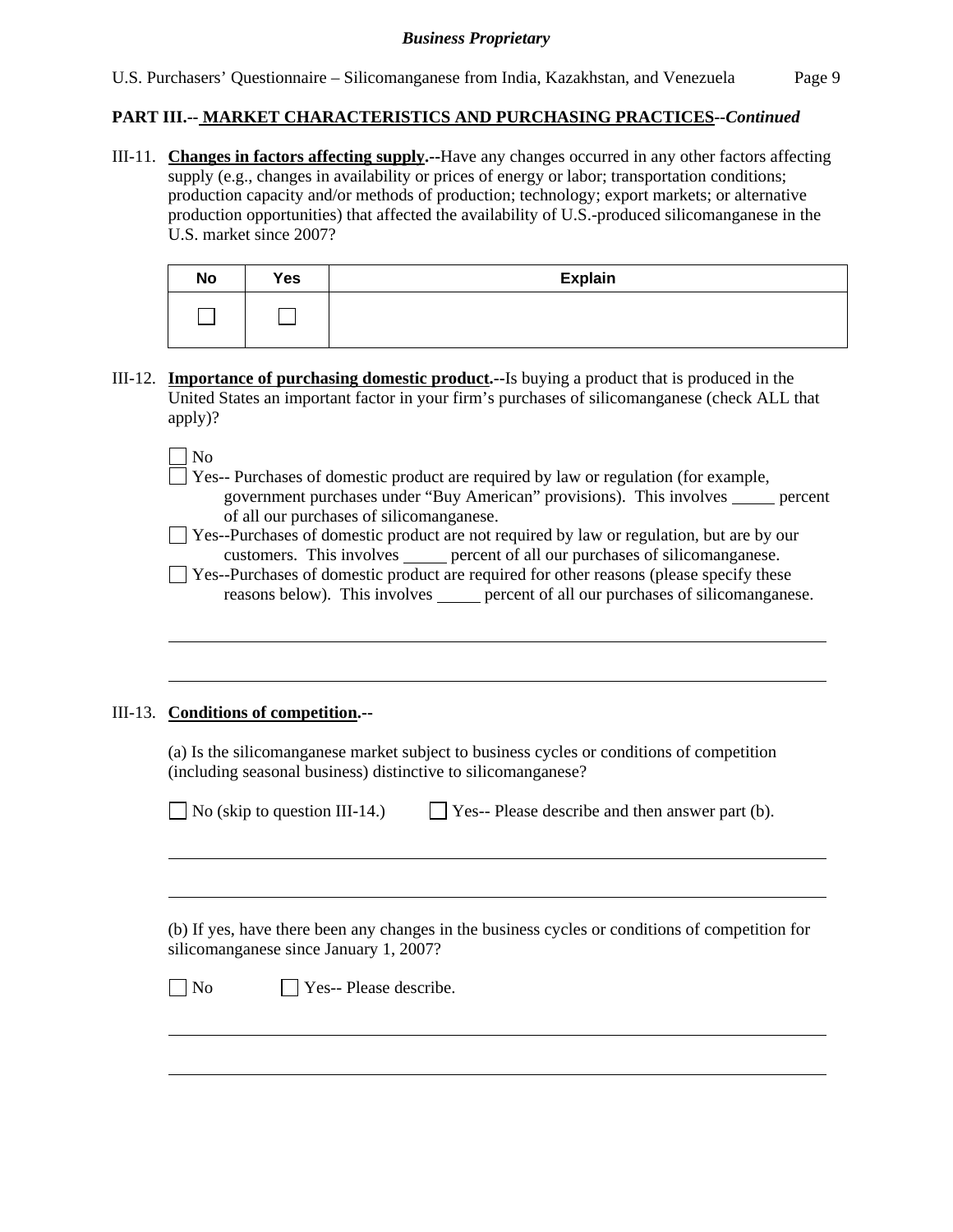## **PART III.-- MARKET CHARACTERISTICS AND PURCHASING PRACTICES***--Continued*

III-14. **Decisions based on producer.--**Does your firm, and to the extent that you know, do your customers make purchasing decisions involving silicomanganese based on the producer of the silicomanganese you purchase?

|                   | <b>Always</b> | <b>Usually</b> | <b>Sometimes</b> | <b>Never</b> | If at least sometimes, discuss<br>how your firm/customers<br>determine the producer and why<br>this information is important |
|-------------------|---------------|----------------|------------------|--------------|------------------------------------------------------------------------------------------------------------------------------|
| Your firm         |               |                |                  |              |                                                                                                                              |
| Your<br>customers |               |                |                  |              |                                                                                                                              |

III-15. **Decisions based on country-of-origin.--**Does your firm, and to the extent that you know, do your customers make purchasing decisions involving silicomanganese based on the country of origin of the silicomanganese you purchase?

|                   | <b>Always</b> | <b>Usually</b> | <b>Sometimes</b> | <b>Never</b> | If at least sometimes, discuss<br>how your firm/customers<br>determine the source and why<br>this information is important |
|-------------------|---------------|----------------|------------------|--------------|----------------------------------------------------------------------------------------------------------------------------|
| Your firm         |               |                |                  |              |                                                                                                                            |
| Your<br>customers |               |                |                  |              |                                                                                                                            |

## III-16. **Purchasing frequency.--**

(a) How frequently do you make purchases (check one)?

| <b>Daily</b> | <b>Weekly</b> | Monthly |  | Quarterly   Annually   Other   If other, specify |
|--------------|---------------|---------|--|--------------------------------------------------|
|              |               |         |  |                                                  |

(b) Do you expect this purchasing pattern to change in the next two years?

 $\overline{a}$ 

No Ses-- How and why do you expect these changes to occur?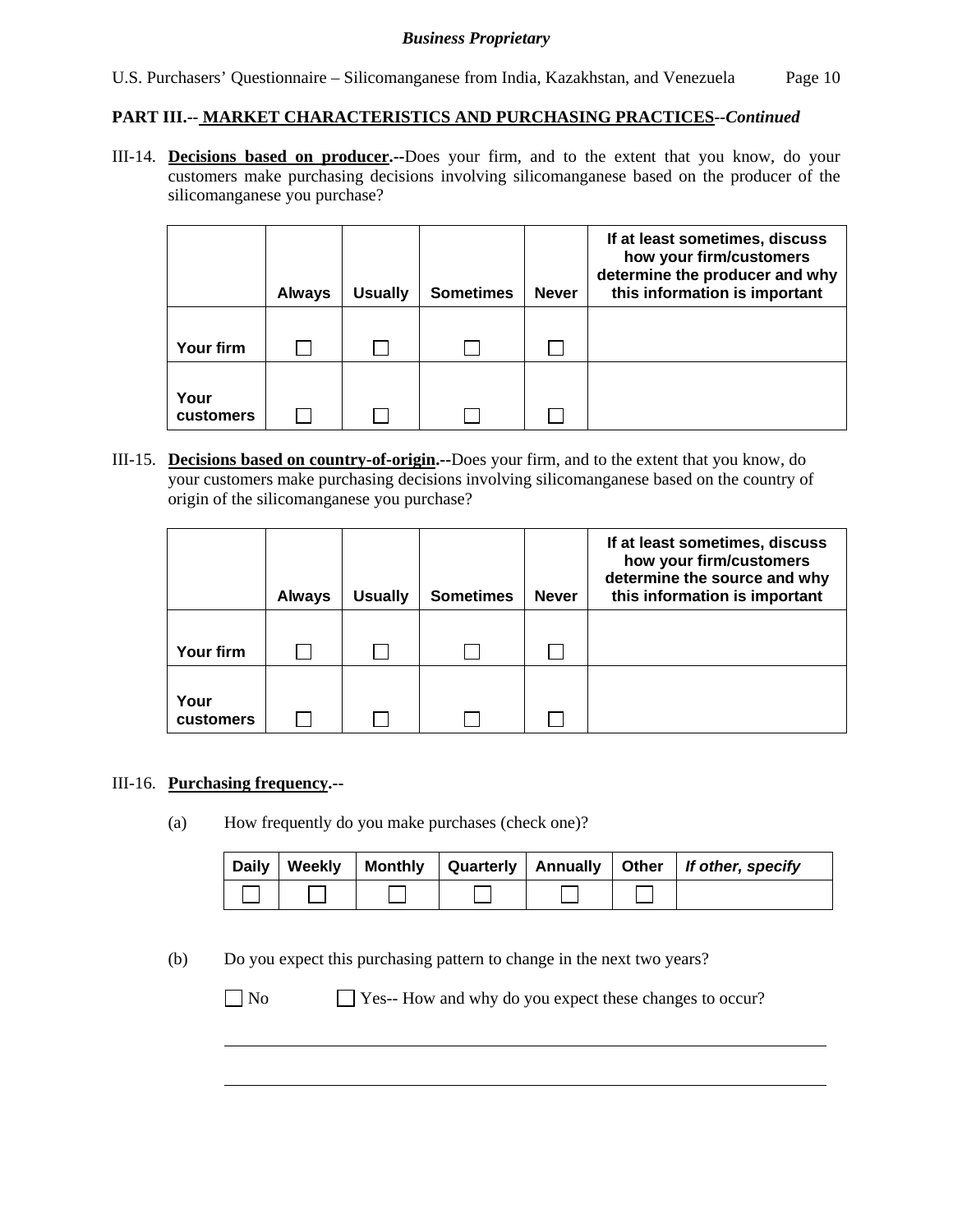|  | U.S. Purchasers' Questionnaire – Silicomanganese from India, Kazakhstan, and Venezuela |  | Page 11 |
|--|----------------------------------------------------------------------------------------|--|---------|

# **PART III.-- MARKET CHARACTERISTICS AND PURCHASING PRACTICES***--Continued*

III-17. **Number of suppliers contacted.--**How many suppliers do you generally contact before making a purchase? firms

# III-18. **Supplier negotiations.--**

| (a)            | Do purchases of silicomanganese usually involve negotiations between supplier and<br>purchaser?                                                                 |
|----------------|-----------------------------------------------------------------------------------------------------------------------------------------------------------------|
|                | N <sub>0</sub><br>Yes--Please describe these negotiations, noting whether purchasers<br>generally quote competing prices as part of the negotiation<br>process. |
|                |                                                                                                                                                                 |
| (b)            | Does your firm tend to vary its purchases from a given supplier within a specified time<br>period based on the price offered for that period?                   |
|                | $\Box$ Yes--Specify the time period.<br>$\blacksquare$ No                                                                                                       |
|                |                                                                                                                                                                 |
|                | III-19. Change in suppliers.--Have you changed suppliers since 2007?                                                                                            |
| N <sub>0</sub> | $\Box$ Yes-- Please list the supplier(s), whether the firm was added or dropped, the<br>reasons for the change, and how frequently you change suppliers.        |
|                |                                                                                                                                                                 |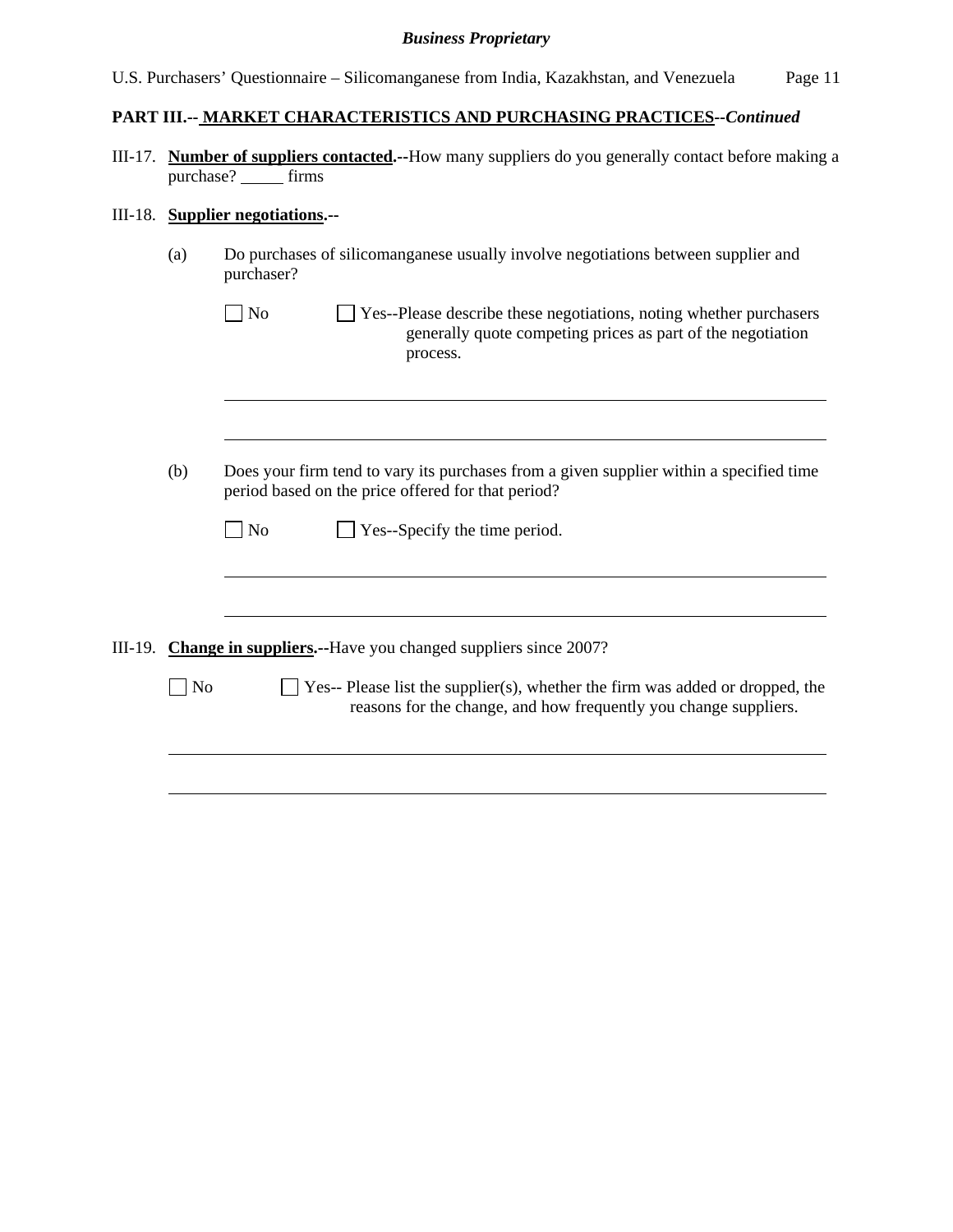# **PART III.-- MARKET CHARACTERISTICS AND PURCHASING PRACTICES***--Continued*

# III-20. **New suppliers.--**

|  | (a)                                       | Are you aware of any new suppliers, either foreign or domestic, that have entered the<br>market since 2007?                                                                                                                                                                     |
|--|-------------------------------------------|---------------------------------------------------------------------------------------------------------------------------------------------------------------------------------------------------------------------------------------------------------------------------------|
|  |                                           | $\Box$ No<br>$\Box$ Yes--Please identify the firms and indicate how you became aware of<br>them.                                                                                                                                                                                |
|  |                                           |                                                                                                                                                                                                                                                                                 |
|  | (b)                                       | Do you expect new silicomanganese suppliers to enter the U.S. market?                                                                                                                                                                                                           |
|  | $\Box$ No<br>Yes--Please provide details. |                                                                                                                                                                                                                                                                                 |
|  |                                           |                                                                                                                                                                                                                                                                                 |
|  |                                           | III-21. Supplier qualification                                                                                                                                                                                                                                                  |
|  | (a)                                       | Do you require your suppliers to provide an ASTM certification with the silicomanganese<br>purchased by your firm?                                                                                                                                                              |
|  |                                           | $\Box$ No $\Box$ Yes-- <u>expect</u> of value of purchases in 2012<br>$Yes$ -all purchases                                                                                                                                                                                      |
|  | (b)                                       | Do you require your suppliers to be or to become certified or qualified (other than<br>providing an ASTM certification) to sell silicomanganese to your firm?                                                                                                                   |
|  |                                           | $\Box$ No $\Box$ Yes-- <u>____</u> percent of value of purchases in 2012<br>$Yes$ --all purchases                                                                                                                                                                               |
|  | (c)                                       | Please provide a general description of the certification or qualification process (other<br>than providing an ASTM certification). Briefly describe the factors that you consider<br>when qualifying a new supplier (e.g., quality of product, reliability of supplier, etc.). |
|  |                                           |                                                                                                                                                                                                                                                                                 |
|  | (d)                                       | How long does it take to qualify a new supplier? ______ days                                                                                                                                                                                                                    |
|  |                                           |                                                                                                                                                                                                                                                                                 |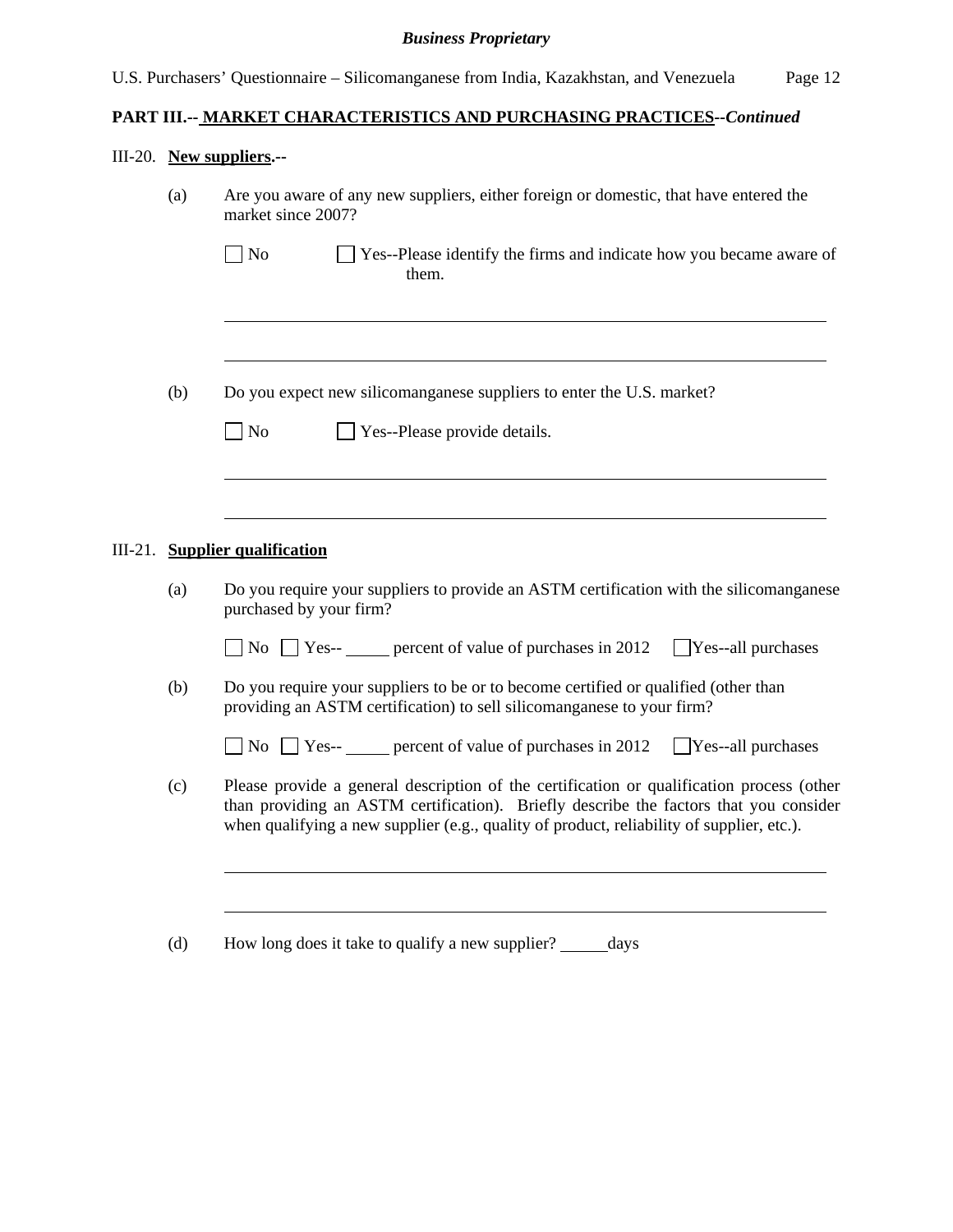U.S. Purchasers' Questionnaire – Silicomanganese from India, Kazakhstan, and Venezuela Page 13

#### **PART III.-- MARKET CHARACTERISTICS AND PURCHASING PRACTICES***--Continued*

III-22. **Failure to certify.--**Since 2007, have any domestic or foreign producers failed in their attempts to certify or qualify their silicomanganese with your firm or have any producers lost their approved status?

III-23. **Purchasing factors.--**For the factors listed below, please rate each in terms of its importance in your purchase decision for silicomanganese.

l

|                                               | <b>Very</b><br>important | <b>Somewhat</b><br>important | <b>Not</b><br>important |
|-----------------------------------------------|--------------------------|------------------------------|-------------------------|
|                                               |                          |                              |                         |
| Delivery terms                                |                          |                              |                         |
|                                               |                          |                              |                         |
| Discounts offered                             |                          |                              |                         |
| Extension of credit                           |                          |                              |                         |
|                                               |                          |                              |                         |
| Minimum quantity requirements                 |                          |                              |                         |
|                                               |                          |                              |                         |
|                                               |                          |                              |                         |
| Product consistency                           |                          |                              |                         |
|                                               |                          |                              |                         |
| Quality exceeds industry standards            |                          |                              |                         |
| Quality meets industry standards              |                          |                              |                         |
|                                               |                          |                              |                         |
| Technical support/service                     |                          |                              |                         |
| U.S. transportation costs                     |                          |                              |                         |
| Other (specify):                              |                          |                              |                         |
| and the company of the company of the company |                          |                              |                         |
|                                               |                          |                              |                         |
|                                               |                          |                              |                         |

No Yes--Please identify these firms, the countries where they are located, and the reasons why they failed the certification/qualification.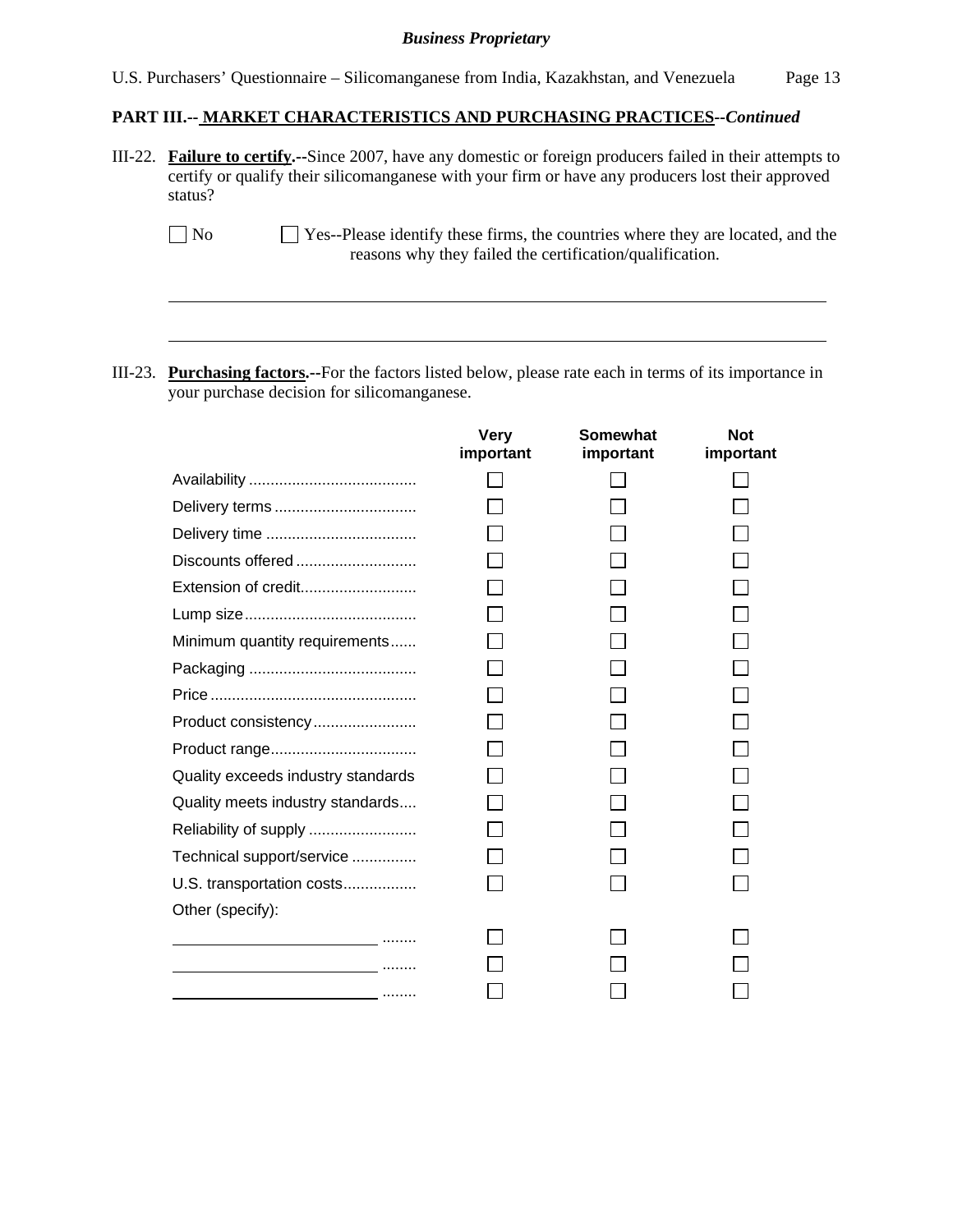## **PART III.-- MARKET CHARACTERISTICS AND PURCHASING PRACTICES***--Continued*

III-24. **Major purchasing factors.--**Please list, in order of their importance, the three major factors generally considered by your firm in deciding from whom to purchase silicomanganese for any one order (examples include availability, extension of credit, contracts, price, quality, range of supplier's product line, traditional supplier, etc.).

| -           |                            |
|-------------|----------------------------|
| $^{\circ}2$ |                            |
| 3           |                            |
|             | Other factors or comments: |

III-25. **Quality characteristics.--**What characteristics does your firm consider when determining the quality of silicomanganese?

III-26. **Frequency of decisions based on price.--**How often does your firm purchase the silicomanganese that is offered at the lowest price?

l

l

| <b>Always</b> | <b>Usually</b> | <b>Sometimes</b> | <b>Never</b> |
|---------------|----------------|------------------|--------------|
|               |                |                  |              |

III-27. **Price leaders.—** A price leader is defined as (1) one or more firms that initiate a price change, either upward or downward, that is followed by other firms, or (2) one or more firms that have a significant impact on prices. *A price leader is not necessarily the lowest priced supplier.* 

Please list the names of any firms you considered price leaders in the silicomanganese market since 2007. Describe how the firm(s) exhibited price leadership.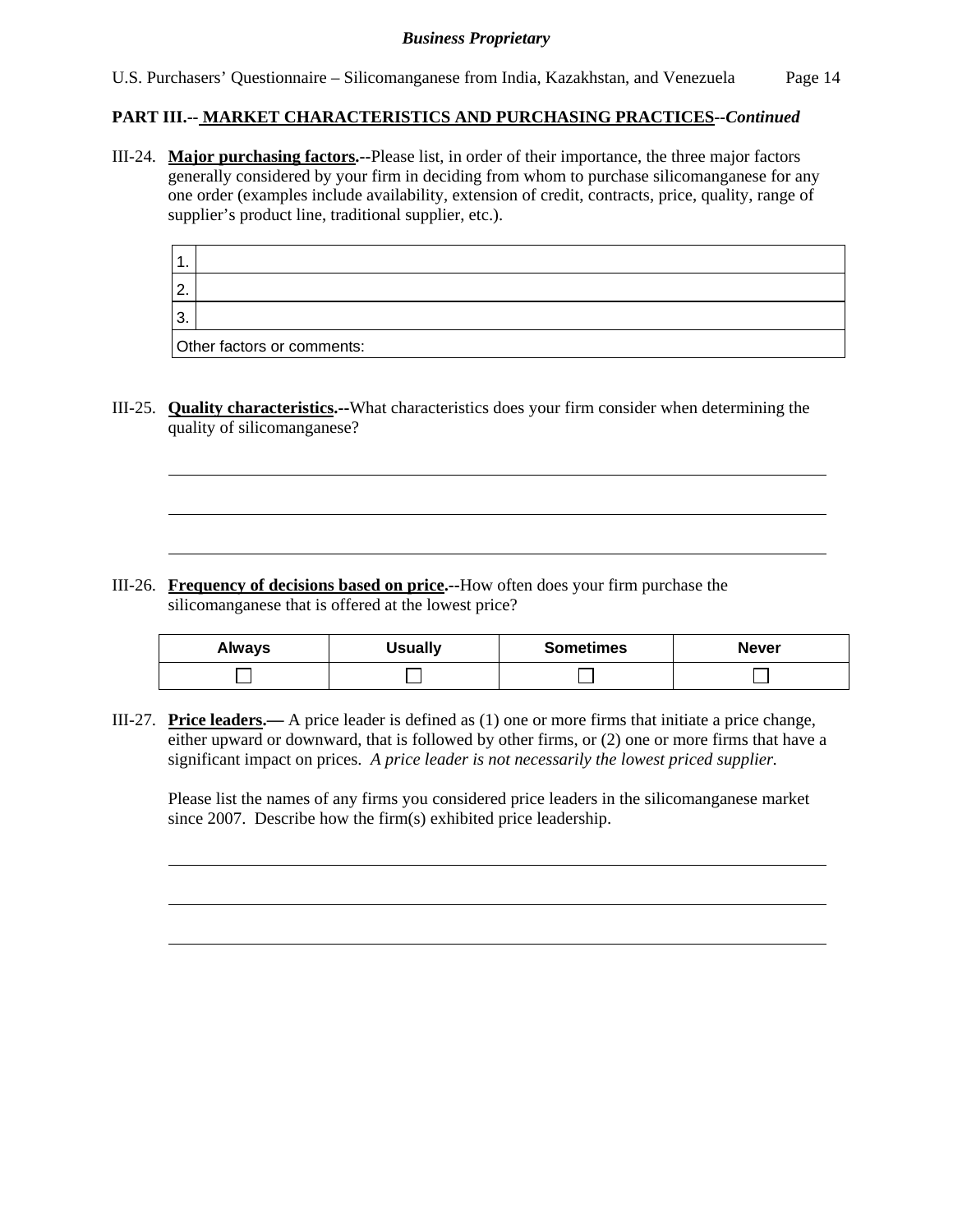## **PART III.-- MARKET CHARACTERISTICS AND PURCHASING PRACTICES***--Continued*

#### III-28. **Changes in U.S. industry.--**

l

l

(a) Please identify and discuss any improvements/changes in the U.S. silicomanganese industry since 2007 and explain the factors, including the order(s) under review, that were responsible for each improvement/change.

(b) Please discuss any improvements/changes that you anticipate in the future in the U.S. silicomanganese industry. Identify the time period and causes for these improvements/changes.

III-29. **Effect of revocation.--**What do you think will be the likely effects of any revocation of the antidumping duty order for imports of silicomanganese from India, Kazakhstan, and Venezuela? As appropriate, please discuss any potential effects of revocation of the antidumping duty order on (1) the future activities of your firm and (2) the U.S. market as a whole. Please note the future time period to which you are referring.

(1) Activities of your firm:

(2) Entire U.S. market: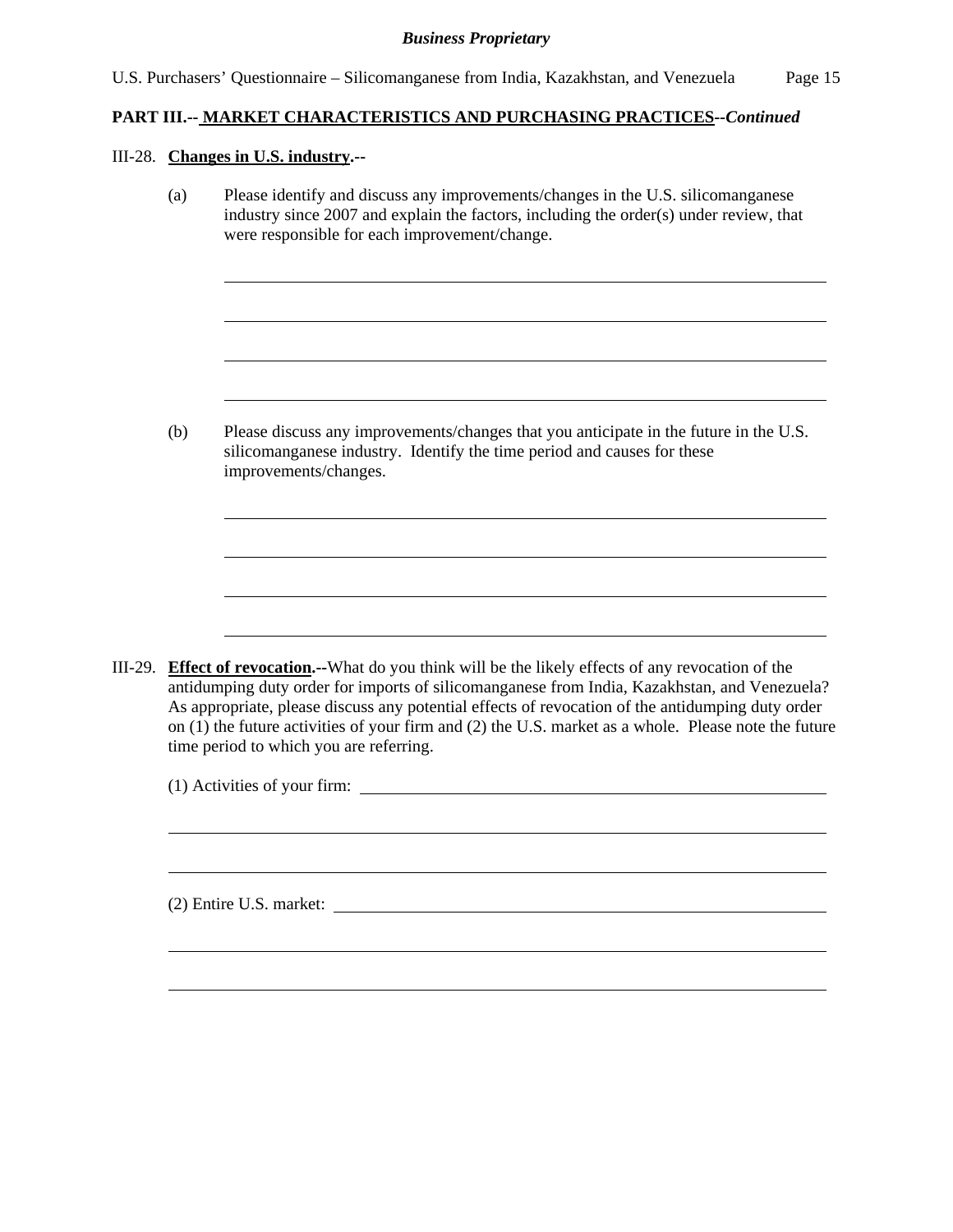U.S. Purchasers' Questionnaire – Silicomanganese from India, Kazakhstan, and Venezuela Page 16

## **PART IV.-- PRODUCT COMPARISIONS**

IV-1. **Country knowledge.--**Please indicate the countries of origin for silicomanganese for which your firm has actual marketing/pricing knowledge.

| United States<br>  India |  | Kazakhstan | Venezuela |  |
|--------------------------|--|------------|-----------|--|
| Other countries (specify |  |            |           |  |

IV-2. **Interchangeability by country-pair.--**Is silicomanganese produced in the United States and in other countries interchangeable (*i.e.*, can they physically be used in the same applications)?

Please indicate A, F, S, N, or 0 in the table below:

- A = the products from a specified country-pair are *always* interchangeable
- $F =$  the products are *frequently* interchangeable
- S = the products are *sometimes* interchangeable
- $N =$  the products are *never* interchangeable
- $0 = no$  *familiarity* with products from a specified country-pair

| Country-pair                                                                                                                                                         | India | Kazakhstan | Venezuela<br>Other countries |  |  |  |  |  |  |
|----------------------------------------------------------------------------------------------------------------------------------------------------------------------|-------|------------|------------------------------|--|--|--|--|--|--|
| <b>United States</b>                                                                                                                                                 |       |            |                              |  |  |  |  |  |  |
| India                                                                                                                                                                |       |            |                              |  |  |  |  |  |  |
| Kazakhstan                                                                                                                                                           |       |            |                              |  |  |  |  |  |  |
| Venezuela                                                                                                                                                            |       |            |                              |  |  |  |  |  |  |
| For any country-pair producing silicomanganese that is sometimes or never interchangeable,<br>please explain the factors that limit or preclude interchangeable use: |       |            |                              |  |  |  |  |  |  |
|                                                                                                                                                                      |       |            |                              |  |  |  |  |  |  |
|                                                                                                                                                                      |       |            |                              |  |  |  |  |  |  |
|                                                                                                                                                                      |       |            |                              |  |  |  |  |  |  |
|                                                                                                                                                                      |       |            |                              |  |  |  |  |  |  |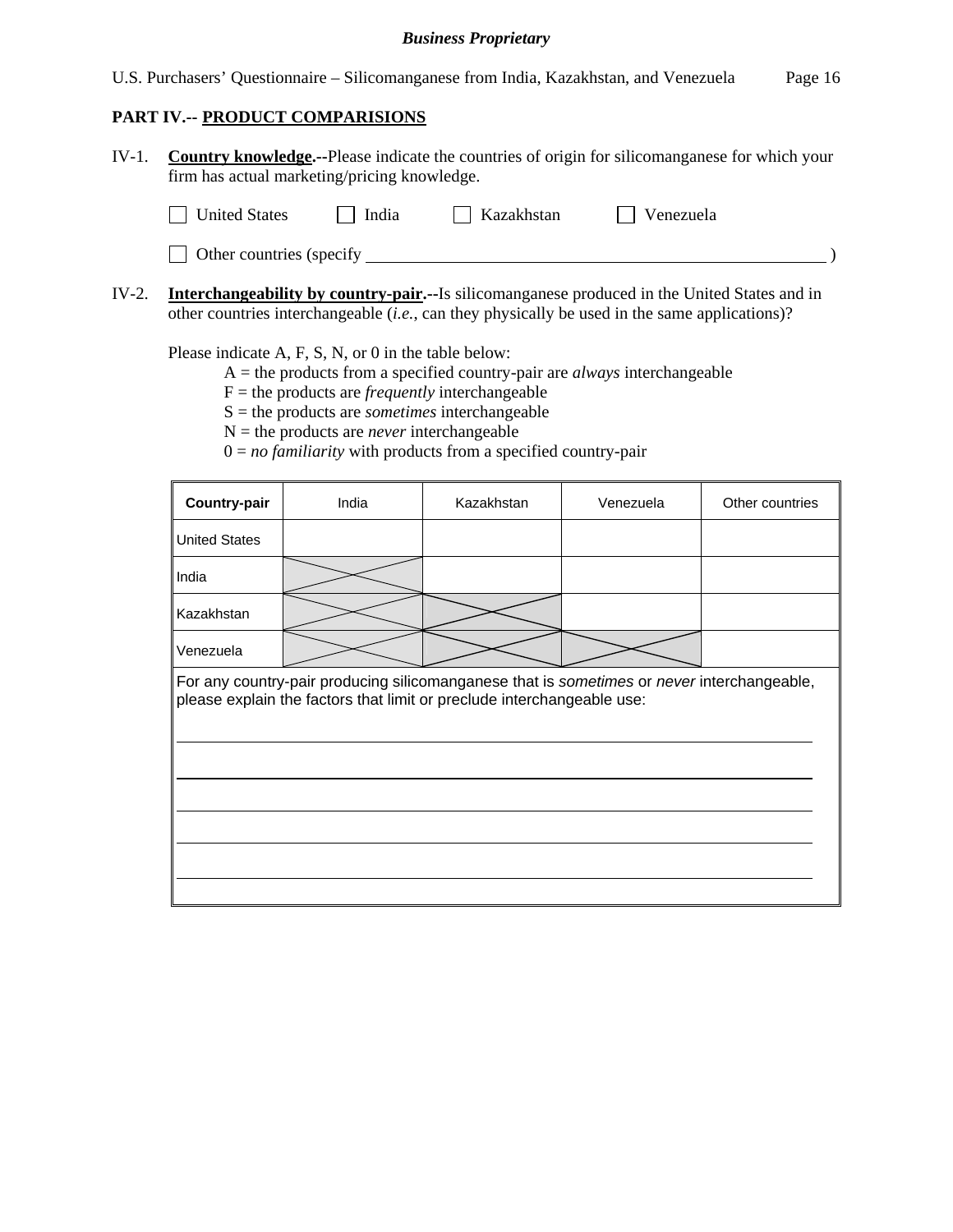## **PART IV.-- PRODUCT COMPARISIONS***--Continued*

IV-3. **Factors other than price.--**Are differences other than price (*i.e.*, quality, availability, transportation network, product range, technical support, *etc.*) between silicomanganese produced in the United States and in other countries a significant factor in your firm's purchases of the products?

Please indicate A, F, S, N, or 0 in the table below:

- A = such differences are *always* significant
- F = such differences are *frequently* significant
- S = such differences are *sometimes* significant
- N = such differences are *never* significant
- $0 = no$  *familiarity* with products from a specified country-pair

| Country-pair                                                                                                                                                                                                                                            | India | Kazakhstan | Venezuela | Other countries |  |  |  |  |  |
|---------------------------------------------------------------------------------------------------------------------------------------------------------------------------------------------------------------------------------------------------------|-------|------------|-----------|-----------------|--|--|--|--|--|
| <b>United States</b>                                                                                                                                                                                                                                    |       |            |           |                 |  |  |  |  |  |
| India                                                                                                                                                                                                                                                   |       |            |           |                 |  |  |  |  |  |
| Kazakhstan                                                                                                                                                                                                                                              |       |            |           |                 |  |  |  |  |  |
| Venezuela                                                                                                                                                                                                                                               |       |            |           |                 |  |  |  |  |  |
| For any country-pair for which factors other than price always or frequently are a significant<br>factor in your firm's purchases of silicomanganese, identify the country-pair and report the<br>advantages or disadvantages imparted by such factors: |       |            |           |                 |  |  |  |  |  |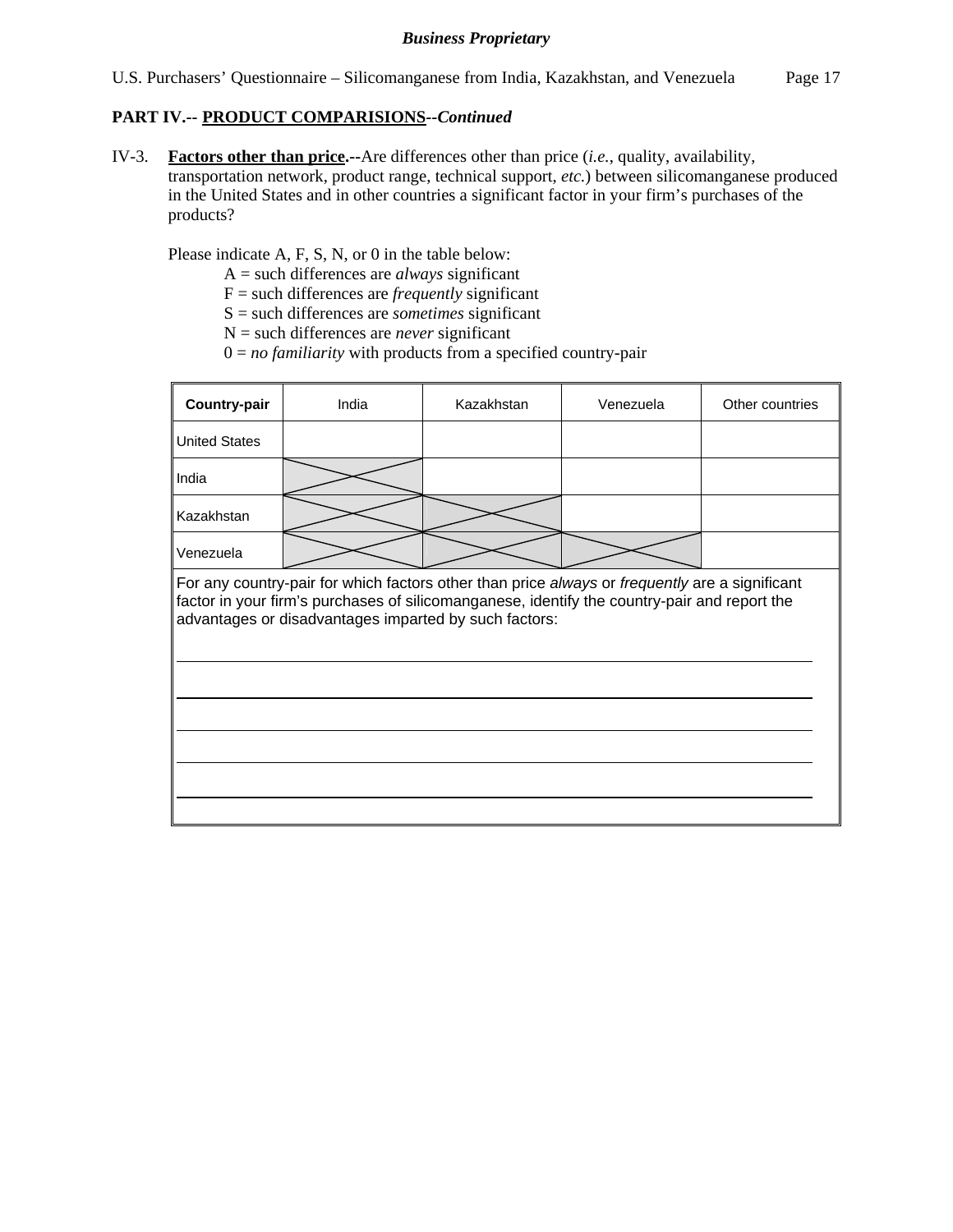U.S. Purchasers' Questionnaire – Silicomanganese from India, Kazakhstan, and Venezuela Page 18

# **PART IV.-- PRODUCT COMPARISIONS***--Continued*

| $IV-4.$ | <b>Availability of merchandise.</b> --Are certain grades/types/sizes of silicomanganese available from<br>only a single source (domestic or foreign, including both subject and nonsubject countries)?                                                                                                                                                                                                                                                                                           |
|---------|--------------------------------------------------------------------------------------------------------------------------------------------------------------------------------------------------------------------------------------------------------------------------------------------------------------------------------------------------------------------------------------------------------------------------------------------------------------------------------------------------|
|         | Yes--Please identify the source and the grade/type/size.<br>No                                                                                                                                                                                                                                                                                                                                                                                                                                   |
|         |                                                                                                                                                                                                                                                                                                                                                                                                                                                                                                  |
|         |                                                                                                                                                                                                                                                                                                                                                                                                                                                                                                  |
| IV-5.   | <b>Choice of product not based on price.--If you purchased silicomanganese from one source</b><br>although a comparable product was available from another source at a lower price, please explain<br>your reasons for doing so (please specify by country, including the United States and both subject<br>and nonsubject foreign countries). Possibilities might include transaction characteristics such as<br>length of time to fill orders, minimum order size, reliability of supply, etc. |
|         |                                                                                                                                                                                                                                                                                                                                                                                                                                                                                                  |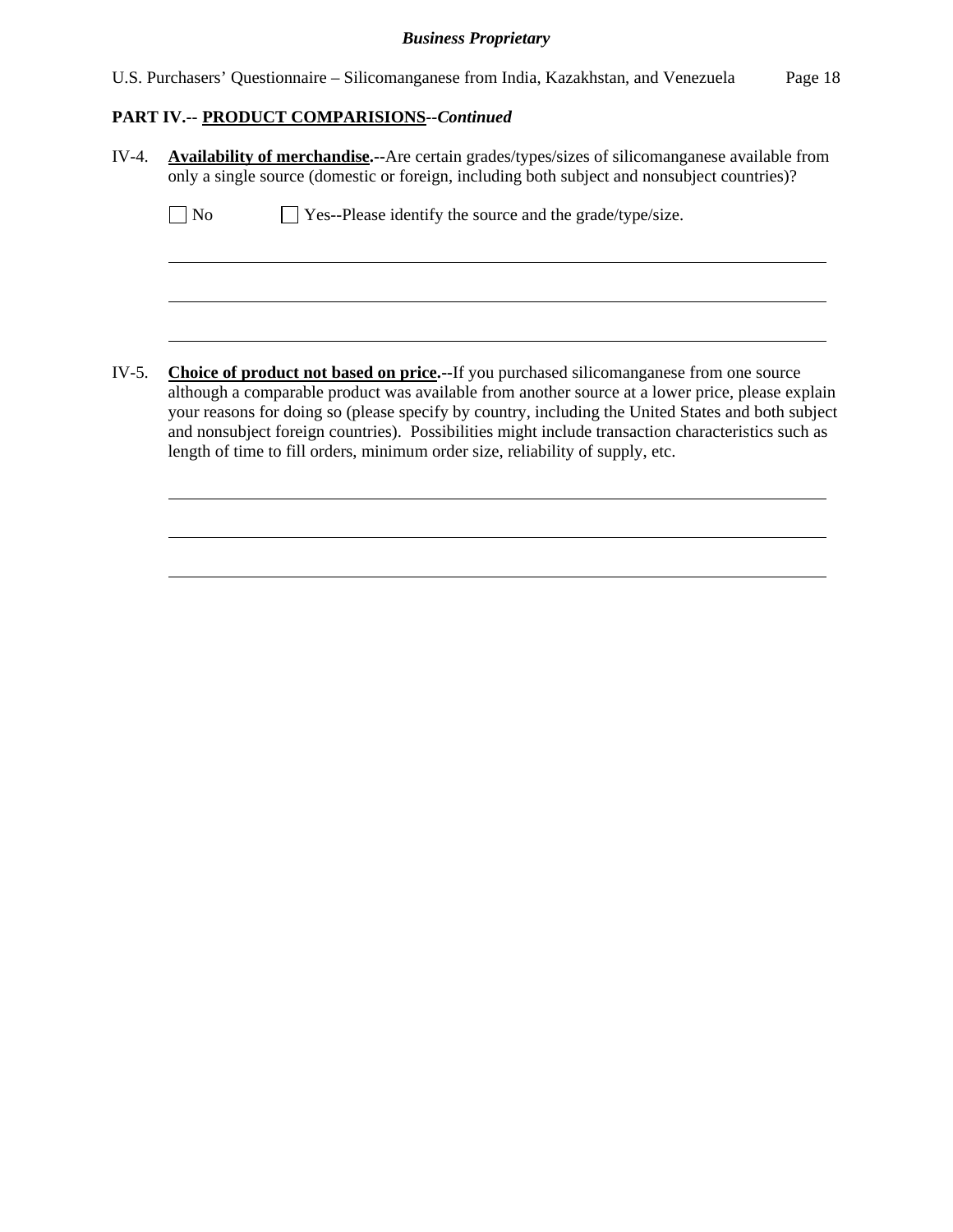## **PART IV.-- PRODUCT COMPARISIONS***--Continued*

IV-6. **Factor country comparisons.--**For the factors listed below, please rate how silicomanganese produced in each country you identified in your response to the first question in Part IV compares with silicomanganese produced in each of the other countries you identified (including the United States and both subject and nonsubject foreign countries).

|                                        |          | product from<br><b>United States</b><br>compared to<br>product from<br>India |              |          | product from<br><b>United States</b><br>compared to<br>product from<br><b>Kazakhstan</b> |          |                             | product from<br><b>United States</b><br>compared to<br>product from<br>Venezuela |          |
|----------------------------------------|----------|------------------------------------------------------------------------------|--------------|----------|------------------------------------------------------------------------------------------|----------|-----------------------------|----------------------------------------------------------------------------------|----------|
|                                        | Superior | Comparable                                                                   | Inferior     | Superior | Comparable                                                                               | Inferior | Superior                    | Comparable                                                                       | Inferior |
|                                        | $\Box$   | $\Box$                                                                       | $\Box$       |          | П                                                                                        |          | $\Box$                      | $\Box$                                                                           | $\Box$   |
|                                        |          |                                                                              |              |          |                                                                                          | $\Box$   |                             |                                                                                  |          |
|                                        | $\Box$   | П                                                                            | $\mathbf{I}$ | $\Box$   |                                                                                          | $\Box$   | $\sim$                      | П                                                                                |          |
|                                        |          | П                                                                            |              | $\Box$   |                                                                                          | П        | Ξ                           | $\Box$                                                                           |          |
|                                        |          | $\Box$                                                                       |              | $\Box$   |                                                                                          | $\Box$   |                             | $\Box$                                                                           |          |
|                                        | $\Box$   | П                                                                            |              | П        |                                                                                          | $\Box$   | $\sim$                      | П                                                                                |          |
| Minimum quantity requirements          | П        | $\Box$                                                                       |              | $\Box$   | $\Box$                                                                                   | $\Box$   | Ξ                           | $\Box$                                                                           |          |
|                                        | $\Box$   | $\Box$                                                                       |              | $\Box$   |                                                                                          | $\Box$   | $\mathcal{L}_{\mathcal{A}}$ | $\Box$                                                                           |          |
|                                        | $\Box$   | $\Box$                                                                       |              | П        |                                                                                          | $\Box$   |                             | П                                                                                |          |
| Product consistency                    |          | П                                                                            |              | $\Box$   |                                                                                          | П        |                             | П                                                                                |          |
|                                        | $\Box$   | $\Box$                                                                       | $\Box$       | $\Box$   | $\mathsf{L}$                                                                             | $\Box$   | $\mathbb{R}^2$              | $\Box$                                                                           |          |
| Quality exceeds industry standards     |          |                                                                              |              | П        |                                                                                          | $\Box$   |                             | $\mathsf{L}$                                                                     |          |
| Quality meets industry standards       | $\Box$   | $\Box$                                                                       | $\Box$       | $\Box$   | П                                                                                        | $\Box$   | $\mathcal{L}_{\mathcal{A}}$ | $\Box$                                                                           |          |
|                                        | $\Box$   | $\Box$                                                                       | $\Box$       | П        |                                                                                          | $\Box$   | $\mathcal{L}^{\text{max}}$  | $\Box$                                                                           |          |
| Technical support/service              | П        | $\Box$                                                                       |              | $\Box$   |                                                                                          | $\Box$   |                             | $\Box$                                                                           |          |
| U.S. transportation costs <sup>1</sup> | $\Box$   | $\Box$                                                                       | $\mathbf{I}$ | П        | $\overline{\phantom{a}}$                                                                 | П        | $\mathbb{R}^2$              | П                                                                                |          |
| Other (specify):                       |          |                                                                              |              |          |                                                                                          |          |                             |                                                                                  |          |
|                                        |          |                                                                              |              |          |                                                                                          |          |                             |                                                                                  |          |
|                                        |          | $\Box$                                                                       | $\Box$       |          |                                                                                          | П        | $\sim$                      | $\mathcal{L}_{\mathcal{A}}$                                                      |          |
|                                        |          |                                                                              |              |          |                                                                                          |          |                             |                                                                                  |          |

<sup>1</sup> A rating of superior on price and U.S. transportation costs indicates that the first country generally has lower prices/U.S. transportation costs than the second country.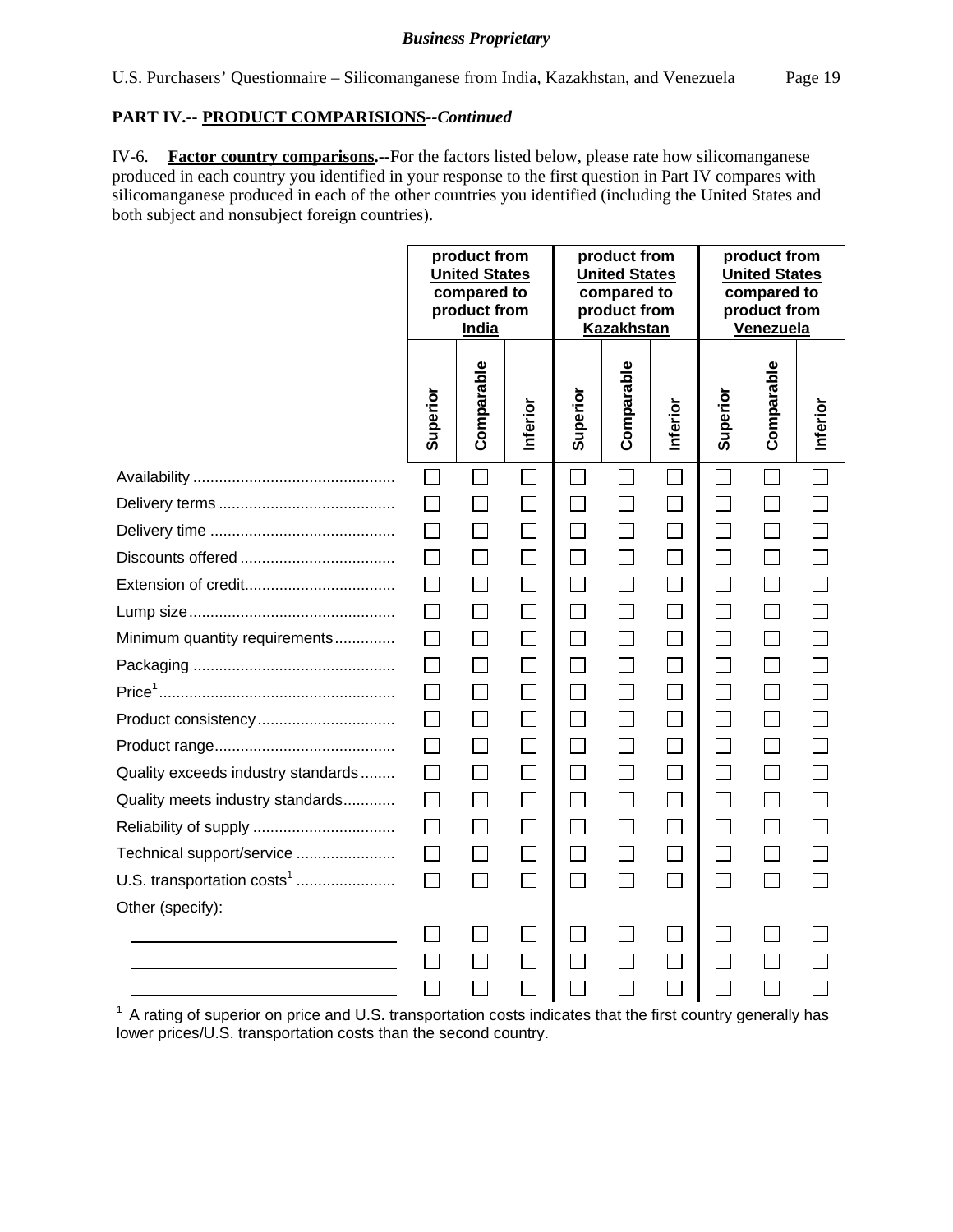# **PART IV.-- PRODUCT COMPARISIONS***--Continued*

# IV-6. *Continued.*

|                                    |          | product from<br><b>United States</b><br>compared to<br>product from<br><b>Other countries</b> |                             |          | product from<br><b>India</b><br>compared to<br>product from<br><b>Kazakhstan</b> |              |              | product from<br><b>India</b><br>compared to<br>product from<br>Venezuela |              |
|------------------------------------|----------|-----------------------------------------------------------------------------------------------|-----------------------------|----------|----------------------------------------------------------------------------------|--------------|--------------|--------------------------------------------------------------------------|--------------|
|                                    | Superior | Comparable                                                                                    | Inferior                    | Superior | Comparable                                                                       | Inferior     | Superior     | Comparable                                                               | Inferior     |
|                                    | $\Box$   | $\Box$                                                                                        | $\Box$                      | $\Box$   | $\Box$                                                                           | $\Box$       | $\mathsf{L}$ | $\mathsf{L}$                                                             | $\mathsf{L}$ |
|                                    |          |                                                                                               |                             |          |                                                                                  |              |              |                                                                          |              |
|                                    | $\Box$   | $\Box$                                                                                        | $\Box$                      | $\Box$   |                                                                                  | $\Box$       | $\Box$       | $\Box$                                                                   |              |
|                                    | $\Box$   | $\Box$                                                                                        | $\Box$                      | $\Box$   | $\Box$                                                                           | $\Box$       | $\mathbf{I}$ | $\Box$                                                                   |              |
|                                    |          |                                                                                               |                             |          |                                                                                  |              |              |                                                                          |              |
|                                    | $\Box$   | $\Box$                                                                                        | $\Box$                      | $\Box$   | $\Box$                                                                           | $\Box$       | $\Box$       | $\Box$                                                                   |              |
| Minimum quantity requirements      | $\Box$   | П                                                                                             | $\mathcal{L}_{\mathcal{A}}$ | П        | П                                                                                | $\Box$       | $\Box$       | П                                                                        |              |
|                                    |          |                                                                                               |                             | П        |                                                                                  |              |              |                                                                          |              |
|                                    | $\Box$   | $\Box$                                                                                        | $\Box$                      | $\Box$   | П                                                                                | $\Box$       | П            | $\Box$                                                                   |              |
| Product consistency                | П        | $\Box$                                                                                        | $\Box$                      | $\Box$   | $\Box$                                                                           | $\Box$       | П            | $\Box$                                                                   |              |
|                                    | $\Box$   | $\Box$                                                                                        |                             | $\Box$   | $\Box$                                                                           | П            |              |                                                                          |              |
| Quality exceeds industry standards | $\Box$   | $\Box$                                                                                        | $\Box$                      | $\Box$   | $\Box$                                                                           | $\Box$       | $\Box$       | $\Box$                                                                   |              |
| Quality meets industry standards   | $\Box$   | $\perp$                                                                                       | $\mathbf{1}$                | $\Box$   | $\Box$                                                                           | $\mathsf{L}$ | $\mathsf{L}$ | $\perp$                                                                  |              |
|                                    | $\Box$   | $\Box$                                                                                        |                             | П        |                                                                                  | $\Box$       |              |                                                                          |              |
| Technical support/service          | $\Box$   | $\Box$                                                                                        | $\Box$                      | $\Box$   | $\Box$                                                                           | $\Box$       | $\Box$       | $\Box$                                                                   |              |
| U.S. transportation $costs1$       | $\Box$   | П                                                                                             | П                           | $\Box$   | П                                                                                | $\mathsf{I}$ | $\Box$       | $\mathsf{L}$                                                             |              |
| Other (specify):                   |          |                                                                                               |                             |          |                                                                                  |              |              |                                                                          |              |
|                                    |          |                                                                                               |                             |          |                                                                                  |              |              |                                                                          |              |
|                                    |          |                                                                                               |                             |          |                                                                                  |              |              |                                                                          |              |
|                                    |          |                                                                                               |                             |          |                                                                                  |              |              |                                                                          |              |

 $\begin{array}{c} \begin{array}{c} \begin{array}{ccc} \end{array} & \begin{array}{ccc} \end{array} & \begin{array}{ccc} \end{array} & \begin{array}{ccc} \end{array} & \begin{array}{ccc} \end{array} & \begin{array}{ccc} \end{array} & \begin{array}{ccc} \end{array} & \begin{array}{ccc} \end{array} & \begin{array}{ccc} \end{array} & \begin{array}{ccc} \end{array} & \begin{array}{ccc} \end{array} & \end{array} \end{array}$  A rating of superior on price and U.S. transportati lower prices/U.S. transportation costs than the second country.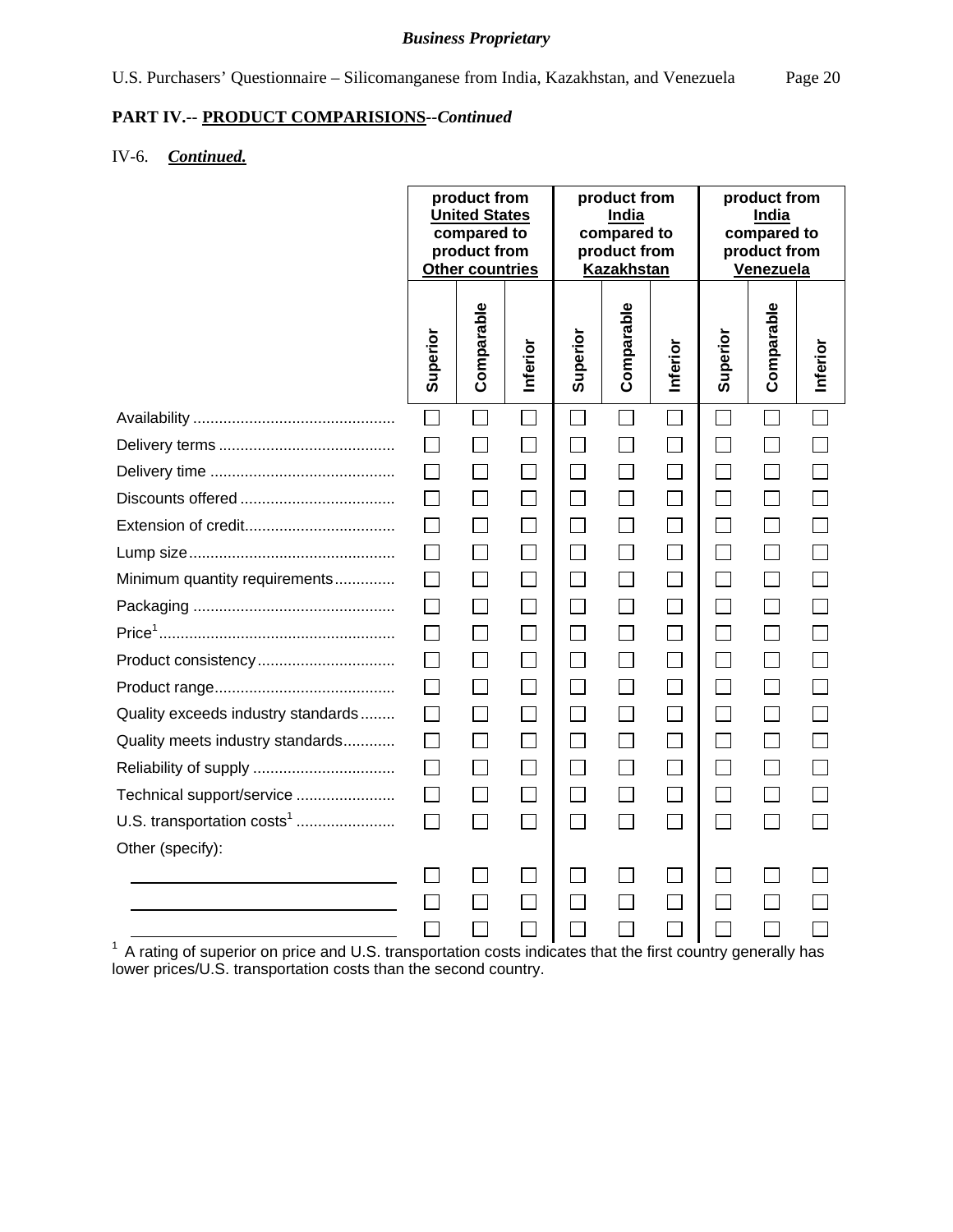# **PART IV.-- PRODUCT COMPARISIONS***--Continued*

# IV-6. *Continued.*

|                                                                                                                |                   | product from<br><b>India</b><br>compared to<br>product from<br><b>Other countries</b> |              |                             | product from<br><b>Kazakhstan</b><br>compared to<br>product from<br>Venezuela |                | product from<br><b>Kazakhstan</b><br>compared to<br>product from<br><b>Other countries</b> |              |          |
|----------------------------------------------------------------------------------------------------------------|-------------------|---------------------------------------------------------------------------------------|--------------|-----------------------------|-------------------------------------------------------------------------------|----------------|--------------------------------------------------------------------------------------------|--------------|----------|
|                                                                                                                | Superior          | Comparable                                                                            | Inferior     | Superior                    | Comparable                                                                    | Inferior       | Superior                                                                                   | Comparable   | Inferior |
|                                                                                                                | $\mathsf{L}$      | $\sim$                                                                                | $\mathsf{L}$ | $\sim$                      | $\Box$                                                                        | $\mathbf{I}$   | H                                                                                          | $\mathbf{L}$ | ΙI       |
|                                                                                                                |                   |                                                                                       |              | $\blacksquare$              |                                                                               |                |                                                                                            |              |          |
|                                                                                                                |                   |                                                                                       |              | $\sim$                      | H                                                                             |                |                                                                                            |              |          |
|                                                                                                                |                   |                                                                                       |              | $\Box$                      |                                                                               | $\Box$         |                                                                                            |              |          |
|                                                                                                                | ΙI                |                                                                                       |              | $\Box$                      | П                                                                             | $\Box$         |                                                                                            | $\mathsf{L}$ |          |
|                                                                                                                | $\mathsf{L}$      |                                                                                       |              | $\Box$                      | $\mathsf{L}$                                                                  | $\Box$         |                                                                                            | $\Box$       |          |
| Minimum quantity requirements                                                                                  | $\perp$           | $\mathsf{L}$                                                                          |              | П                           | $\Box$                                                                        | $\Box$         | $\sim$                                                                                     | $\Box$       |          |
|                                                                                                                | $\mathsf{L}$      | $\mathsf{L}$                                                                          | $\mathsf{L}$ | П                           | П                                                                             | П              |                                                                                            | П            |          |
|                                                                                                                | $\mathsf{L}$      |                                                                                       |              | $\Box$                      | П                                                                             | П              |                                                                                            | $\Box$       |          |
| Product consistency                                                                                            |                   |                                                                                       |              | $\mathcal{L}_{\mathcal{A}}$ | $\mathsf{L}$                                                                  | $\Box$         |                                                                                            |              |          |
|                                                                                                                | $\mathsf{L}$      |                                                                                       |              | $\Box$                      |                                                                               | $\Box$         |                                                                                            | $\Box$       |          |
| Quality exceeds industry standards                                                                             | $\mathsf{L}$      | $\mathsf{L}$                                                                          |              | $\Box$                      |                                                                               | $\mathsf{L}$   |                                                                                            | $\mathsf{L}$ |          |
| Quality meets industry standards                                                                               | $\mathsf{L}$      | $\mathsf{L}$                                                                          |              | П                           | П                                                                             | $\Box$         |                                                                                            | $\Box$       |          |
|                                                                                                                |                   |                                                                                       |              | $\Box$                      |                                                                               | $\mathbb{R}^n$ |                                                                                            |              |          |
| Technical support/service                                                                                      | $\vert \ \ \vert$ |                                                                                       |              | $\Box$                      | П                                                                             | П              | $\sim$                                                                                     |              |          |
| U.S. transportation costs <sup>1</sup>                                                                         | П                 | $\mathsf{L}$                                                                          | $\mathsf{L}$ | $\Box$                      | $\Box$                                                                        | $\Box$         | $\overline{\phantom{a}}$                                                                   | $\mathsf{L}$ |          |
| Other (specify):                                                                                               |                   |                                                                                       |              |                             |                                                                               |                |                                                                                            |              |          |
|                                                                                                                |                   |                                                                                       |              |                             |                                                                               | $\mathbf{I}$   |                                                                                            |              |          |
|                                                                                                                |                   |                                                                                       |              |                             |                                                                               |                |                                                                                            |              |          |
|                                                                                                                |                   |                                                                                       |              |                             |                                                                               |                |                                                                                            |              |          |
| $1$ A rating of superior on price and U.S. transportation costs indicates that the first country generally has |                   |                                                                                       |              |                             |                                                                               |                |                                                                                            |              |          |

lower prices/U.S. transportation costs than the second country.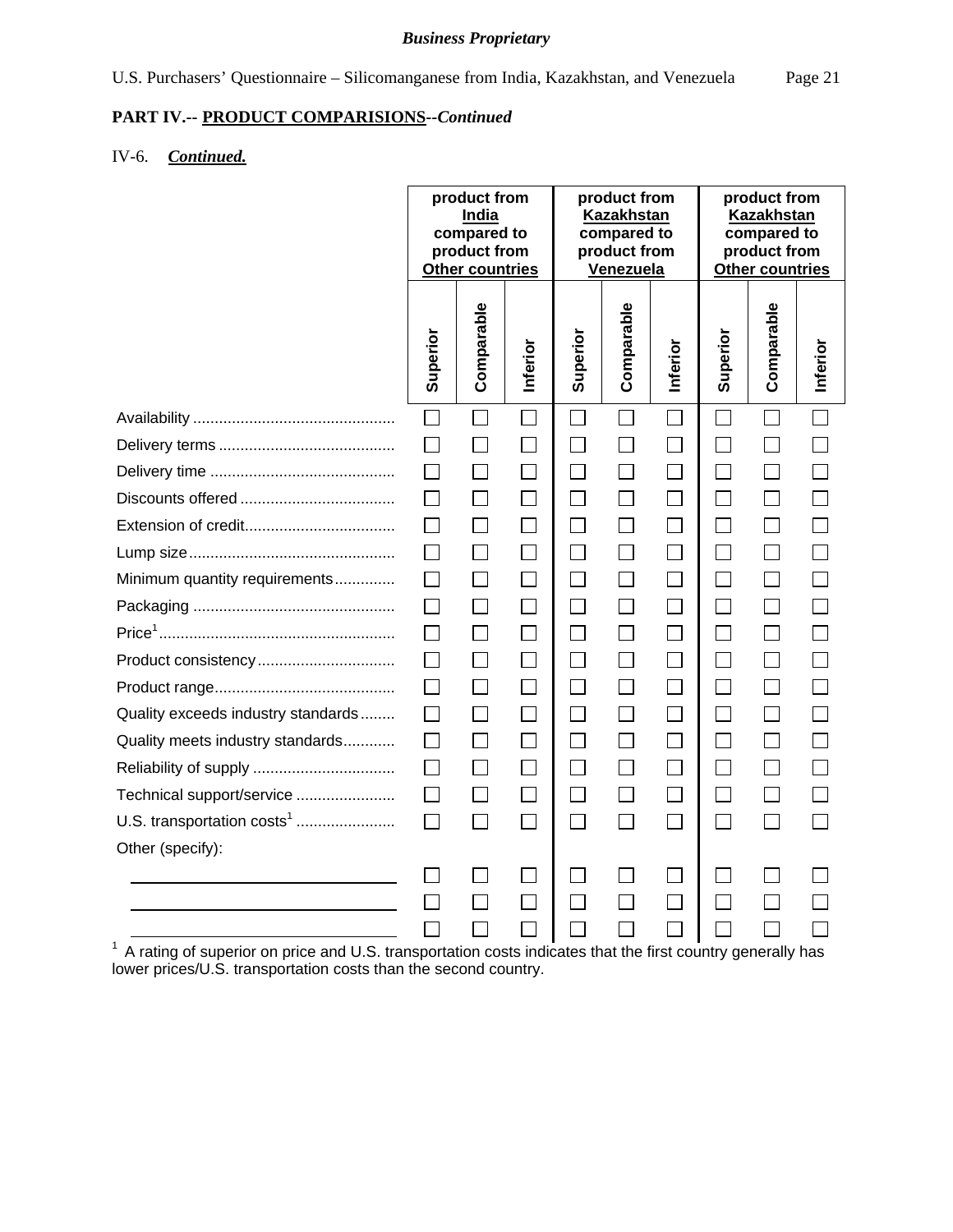# **PART IV.-- PRODUCT COMPARISIONS***--Continued*

# IV-6. *Continued.*

|                                        | product from<br><b>Venezuela</b><br>compared to<br>product from<br>Other countries |                          | product from<br>compared to<br>product from |                             |              | product from<br>compared to<br>product from |          |              |          |
|----------------------------------------|------------------------------------------------------------------------------------|--------------------------|---------------------------------------------|-----------------------------|--------------|---------------------------------------------|----------|--------------|----------|
|                                        | Superior                                                                           | Comparable               | Inferior                                    | Superior                    | Comparable   | Inferior                                    | Superior | Comparable   | Inferior |
|                                        |                                                                                    |                          |                                             |                             | $\Box$       |                                             |          |              |          |
|                                        |                                                                                    |                          |                                             | $\sim$                      |              |                                             |          |              |          |
|                                        |                                                                                    |                          |                                             | $\sim$                      |              |                                             |          |              |          |
|                                        |                                                                                    |                          |                                             | $\sim$                      |              | $\mathcal{L}_{\mathcal{A}}$                 |          |              |          |
|                                        |                                                                                    |                          |                                             | $\mathcal{L}_{\mathcal{A}}$ | $\mathbf{I}$ |                                             |          |              |          |
|                                        | $\mathsf{L}$                                                                       |                          |                                             | $\Box$                      |              | $\Box$                                      |          | $\mathsf{L}$ |          |
| Minimum quantity requirements          |                                                                                    | $\overline{\phantom{a}}$ |                                             | П                           |              | $\mathsf{L}$                                |          | $\mathsf{L}$ |          |
|                                        | $\Box$                                                                             | $\mathbf{I}$             | $\sim$                                      | $\Box$                      | $\Box$       | $\Box$                                      |          | $\Box$       |          |
|                                        |                                                                                    |                          |                                             | $\Box$                      |              |                                             |          |              |          |
| Product consistency                    |                                                                                    |                          |                                             | $\sim$                      | $\mathbf{I}$ | $\mathsf{I}$                                |          |              |          |
|                                        |                                                                                    |                          |                                             | $\Box$                      |              | $\Box$                                      |          | $\mathsf{L}$ |          |
| Quality exceeds industry standards     |                                                                                    | $\mathsf{L}$             |                                             | П                           |              | $\mathsf{I}$                                |          | $\Box$       |          |
| Quality meets industry standards       | $\mathbf{I}$                                                                       | $\Box$                   |                                             | $\Box$                      | $\Box$       | $\Box$                                      |          | $\Box$       |          |
|                                        |                                                                                    |                          |                                             | П                           |              | $\mathbf{I}$                                |          |              |          |
| Technical support/service              |                                                                                    |                          |                                             | $\Box$                      | $\mathbf{I}$ |                                             |          |              |          |
| U.S. transportation costs <sup>1</sup> | П                                                                                  | $\Box$                   | $\mathsf{L}$                                | $\Box$                      | $\Box$       | $\Box$                                      | $\sim$   | $\mathsf{L}$ |          |
| Other (specify):                       |                                                                                    |                          |                                             |                             |              |                                             |          |              |          |
|                                        |                                                                                    |                          |                                             |                             |              |                                             |          |              |          |
|                                        |                                                                                    |                          |                                             |                             |              |                                             |          |              |          |
|                                        |                                                                                    |                          |                                             |                             |              |                                             |          |              |          |

lower prices/U.S. transportation costs than the second country.